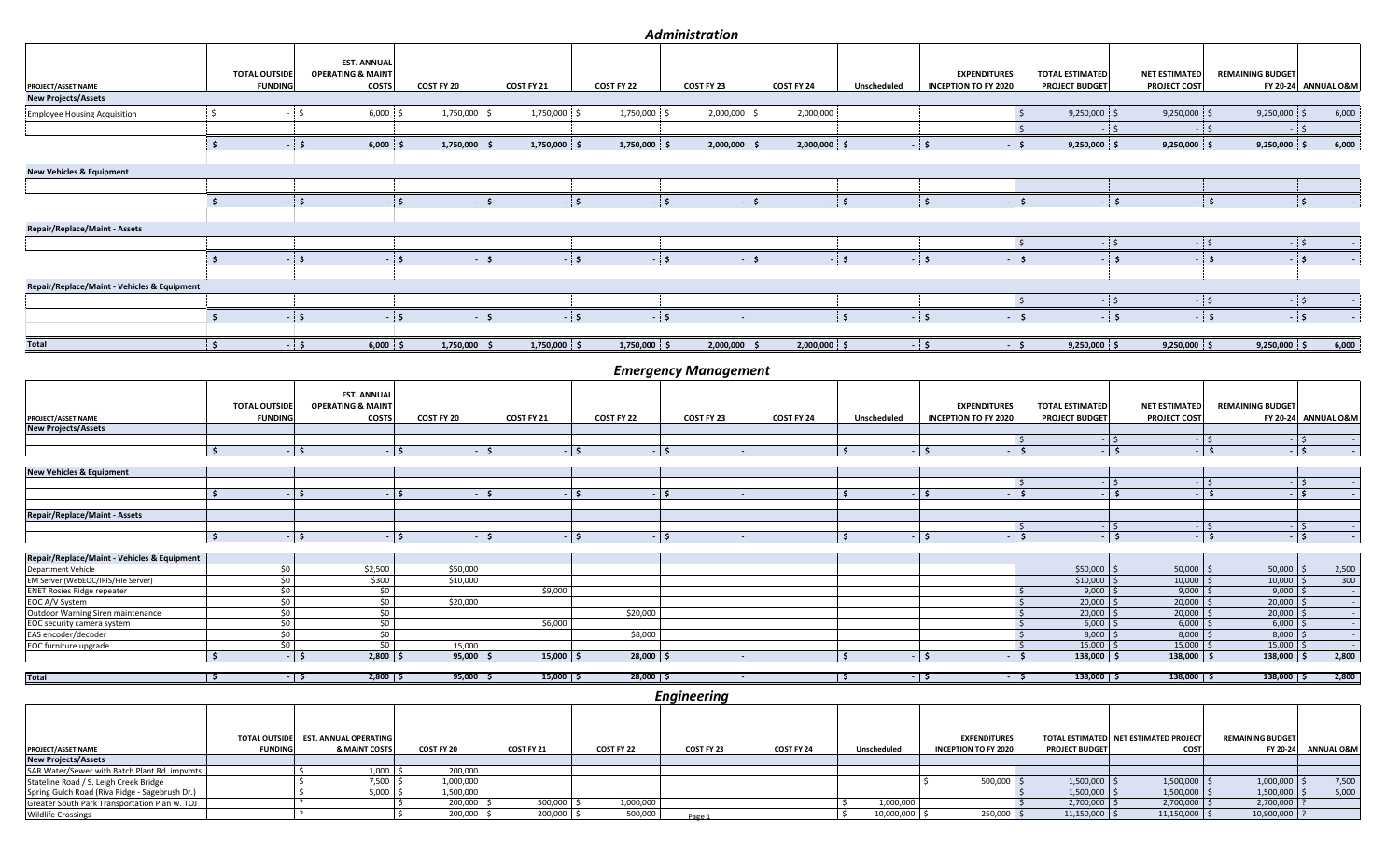| Cattlemans Bridge Mitigation Area            |                        |               | 500,000          |                        |                  |                           |                           |                   | $3,000$ \$<br><sup>5</sup> | $503,000$ \$               | $503,000$ \$            | $500,000$ ?       |        |
|----------------------------------------------|------------------------|---------------|------------------|------------------------|------------------|---------------------------|---------------------------|-------------------|----------------------------|----------------------------|-------------------------|-------------------|--------|
| Fish Creek Road                              |                        | 5,000         | 1,000,000        | 500,000                |                  |                           |                           |                   | 100,000                    | $1,600,000$ \$             | $1,600,000$ \$          | 1,500,000         | 5,000  |
| Tribal Trail                                 |                        | 5.000         | 500,000          | 2,000,000              | 3,900,000        |                           |                           |                   | 400,000                    | $6,800,000$ \$             | $6,800,000$ \$          | 6,400,000         | 5,000  |
| Gros Ventre Road                             | 4,390,000              | 40.000        | 1,603,667        | 3,207,333              |                  |                           |                           |                   | 40.000                     | 4,851,000                  | 461,000                 | 421,000           | 40,000 |
| Public Water System Mapping Project with TCD | 25,000 NA              |               |                  | 50,000                 |                  |                           |                           |                   | 15,000                     | 65,000                     | 40,000                  | 25,000 NA         |        |
| Snake River Bridge 22/390                    |                        |               |                  |                        | 100,000          | 100,000                   |                           |                   |                            | $200,000$ \$               | 200,000                 | $200,000$ \$      |        |
| <b>East West Connector</b>                   |                        |               |                  |                        | 150,000          | 150,000                   |                           | 4,000,000         |                            | 4,300,000 \$               | 4,300,000 \$            | 4,300,000         |        |
| Sagebrush Drive roundabout                   |                        |               |                  |                        |                  | 750,000                   |                           |                   |                            | 750,000                    | 750,000 \$              | 750,000           |        |
| Satellite Parking for Transit                |                        |               |                  |                        |                  |                           | 1,000,000                 | 1,000,000         |                            | 2,000,000                  | 2,000,000               | 2,000,000         |        |
| Hoback Water System                          |                        |               |                  |                        |                  |                           |                           | 500.000           |                            | $500,000$ :                | $500,000$ \$            | 500,000           |        |
| Kelly Water/Sewer System                     |                        |               |                  |                        |                  |                           |                           | 500,000           |                            | 500,000                    | $500,000$ \$            | $500,000$ ?       |        |
| Game Creek (if adopted)                      |                        | 15,000        |                  |                        |                  |                           |                           | 500,000           |                            | 500,000                    | $500,000$ :             | 500,000           | 15,000 |
|                                              | 4,415,000              | 78,500        | 6,703,667        | 6,457,333              | 5,650,000        | 1,000,000                 | 1,000,000                 | 17,500,000        | 1,308,000                  | 39,419,000                 | 35,004,000              | 33,696,000        | 77,500 |
|                                              |                        |               |                  |                        |                  |                           |                           |                   |                            |                            |                         |                   |        |
| <b>New Vehicles &amp; Equipment</b>          |                        |               |                  |                        |                  |                           |                           |                   |                            |                            |                         |                   |        |
| Plotter/Scanner                              |                        |               |                  | 7,000                  |                  |                           |                           |                   |                            | 7,000                      | $7,000$ :               | 7,000             |        |
|                                              |                        |               |                  | 7,000                  |                  |                           |                           |                   | -Ś                         | $7,000$ $\frac{6}{3}$      | $7,000$ \$              | 7,000             |        |
|                                              |                        |               |                  |                        |                  |                           |                           |                   |                            |                            |                         |                   |        |
| <b>Repair/Replace/Maint - Assets</b>         |                        |               |                  |                        |                  |                           |                           |                   |                            |                            |                         |                   |        |
|                                              |                        |               |                  |                        |                  |                           |                           |                   |                            |                            | \$0                     |                   |        |
|                                              |                        |               |                  |                        |                  |                           |                           |                   |                            |                            |                         |                   |        |
|                                              |                        |               |                  |                        |                  |                           |                           |                   |                            |                            |                         |                   |        |
| Repair/Replace/Maint - Vehicles & Equipment  |                        |               |                  |                        |                  |                           |                           |                   |                            |                            |                         |                   |        |
| Trade in 2003 S-10?                          |                        |               | 25,000           |                        |                  |                           |                           |                   |                            | $25,000$ $\frac{1}{2}$     | $25,000$ \$             | $25,000$ \$       |        |
| Trade in 2002 Blazer                         |                        |               |                  | 25,000                 |                  |                           |                           |                   |                            | 25,000                     | 25,000                  | $25,000$ \$       |        |
| Trade in 2005 Equinox                        |                        |               |                  |                        | 25,000           |                           |                           |                   |                            | 25,000                     | $25,000$ \$             | 25,000            |        |
|                                              |                        |               | 25,000           | 25,000                 | 25,000           |                           |                           |                   |                            | 75,000                     | 75,000                  | 75,000 \$         |        |
|                                              |                        |               |                  |                        |                  |                           |                           |                   |                            |                            |                         |                   |        |
| Total                                        | $4,415,000$ $\sqrt{5}$ | $78,500$   \$ | $6,728,667$   \$ | $6,489,333$ $\sqrt{5}$ | $5,675,000$   \$ | $1,000,000$ $\frac{1}{5}$ | $1,000,000$ $\frac{1}{5}$ | $17,500,000$   \$ | $1,308,000$   \$           | $39,501,000$ $\frac{1}{5}$ | $35,086,000$ $\sqrt{5}$ | $33,778,000$   \$ | 77,500 |
|                                              |                        |               |                  |                        |                  |                           |                           |                   |                            |                            |                         |                   |        |

*Facilities*

|                                                   |                                | <b>EST. ANNUAL</b>            |                   |             |            |               |            |             |                             |                        |                      |                         |                                |
|---------------------------------------------------|--------------------------------|-------------------------------|-------------------|-------------|------------|---------------|------------|-------------|-----------------------------|------------------------|----------------------|-------------------------|--------------------------------|
|                                                   | <b>TOTAL OUTSIDE</b>           | <b>OPERATING &amp; MAINT</b>  |                   |             |            |               |            |             | <b>EXPENDITURES</b>         | <b>TOTAL ESTIMATED</b> | <b>NET ESTIMATED</b> | <b>REMAINING BUDGET</b> |                                |
| <b>PROJECT/ASSET NAME</b>                         | <b>FUNDING</b>                 | <b>COSTS</b>                  | COST FY 20        | COST FY 21  | COST FY 22 | COST FY 23    | COST FY 24 | Unscheduled | <b>INCEPTION TO FY 2020</b> | <b>PROJECT BUDGET</b>  | <b>PROJECT COST</b>  |                         | <b>FY 20-24 ANNUAL O&amp;M</b> |
| <b>New Projects/Assets</b>                        |                                |                               |                   |             |            |               |            |             |                             |                        |                      |                         |                                |
| <b>LED Lighting Projects</b>                      | 45,000<br>Ŝ                    |                               | 45,000            |             |            |               |            |             |                             | 45,000                 |                      |                         |                                |
| TCCH Fundamental Improvements Phase 1             | 45.000                         |                               | 45.000<br>$\prec$ | 225.000     |            |               |            |             |                             | 270,000                | 225,000 \$           | 225,000                 | 37,000                         |
| TCCH Fundamental Improvements Phase 2             |                                |                               |                   | 60.000      | 750,000    |               |            |             |                             | 810,000                | 810.000              | 810,000                 | 20,000                         |
| CPH Courthouse Judge's Entrance                   | $\prec$                        | \$1,000                       | 10.000            | 60.000      |            |               |            |             |                             | 70,000                 | 70,000               | 70,000                  | 1,000                          |
| <b>ADA Access Power Doors</b>                     |                                |                               |                   | 15,000      | 15,000     | 15.000        |            |             |                             | 45.000                 | 45,000               | 45.000                  |                                |
| Administration Building Emergency Power           | - \$                           | \$750                         |                   | 75.000      |            |               |            |             |                             | 75,000                 | 75,000               | 75,000                  | 750                            |
|                                                   | $\epsilon$<br>90.000           | 1,750                         | 100.000           | 435.000     | 765,000    | 15,000        |            |             |                             | 1.315.000              | 1.225.000            | 1.225.000               | 58,750                         |
| <b>New Vehicles &amp; Equipment</b>               |                                |                               |                   |             |            |               |            |             |                             |                        |                      |                         |                                |
|                                                   | $\ddot{\phantom{1}}$           | -Ś.                           |                   |             | $-15$      |               |            |             | $\sim$                      |                        |                      |                         |                                |
| <b>Repair/Replace/Maint - Assets</b>              |                                |                               |                   |             |            |               |            |             |                             |                        |                      |                         |                                |
| <b>Administration Building Carpet</b>             | -Ś                             | ΙŚ.                           | 30,000<br>$\zeta$ | $30,000$ \$ | 30,000     |               |            |             |                             | 90,000                 | $90.000$ $\leq$      | 90.000                  | 6,000                          |
| Administration Building Interior Paint            | $\zeta$                        |                               | 7,500             | $7.500$ \$  | 7.500      |               |            |             |                             | 22,500                 | 22,500               | 22.500                  |                                |
| Administration Building Exterior Signs            | s.                             | $\zeta$                       | $\sim$<br>15.000  |             |            |               |            |             |                             | 15,000                 | $15.000$ S           | 15,000                  |                                |
| Administration Building Lobby Remodel             | $\leq$                         |                               |                   | $10.000$ S  | 35.000     |               |            |             |                             | 45,000                 | $45,000$ \$          | 45,000                  |                                |
| Administration Building Boiler Isolation Valves & |                                | ¢                             | 15,000            |             |            |               |            |             |                             | 15,000                 | 15,000               | 15.000                  | 15,300                         |
| <b>CLC Rafter J Lighting Controls</b>             |                                |                               | 15.000            |             |            |               |            |             |                             | 15.000                 | 15.000               | 15.000                  |                                |
| <b>CLC Rafter J HVAC Upgrades</b>                 | -                              |                               | 50,000            |             |            |               |            |             |                             | 50,000                 | 50,000               | 50,000                  |                                |
| CPH Courthouse Sidewalks                          |                                | \$0                           | 25,000            |             |            |               |            |             |                             | 25,000                 | 25,000               | 25,000                  |                                |
| <b>Exterior Prep &amp; Paint</b>                  | $\hat{\zeta}$                  |                               | 50,000<br>$\leq$  | 34,000      | 50.000     | 35,000        | 45.000     |             |                             | 214,000                | 214,000              | 214,000                 |                                |
| General Services Building Carpet Replacement      |                                | ∣ ≮                           | 30,000<br>$\zeta$ |             |            |               |            |             |                             | 30,000                 | 30,000               | 30,000                  | 1,200                          |
| <b>Hoback Housing Covered Entries</b>             | <sup>\$</sup>                  | $\zeta$                       | 64,000            |             |            |               |            |             |                             | 64,000                 | $64,000$ \$          | 64,000                  |                                |
| <b>Hoback Housing Cabin Remodels</b>              | $\zeta$                        | 7,500<br>$\ddot{\phantom{1}}$ | 15.000            | 200.000     | 90.000     |               |            |             |                             | 305,000                | $305.000$ $\leq$     | 305,000                 | 7,500                          |
| Jail RTU BAS                                      | -Ś                             | ÷.                            | 10,000            |             |            |               |            |             |                             | 10,000                 | $10,000$ \$          | 10,000                  |                                |
| Jail HVAC Retrocommission                         | -Ś                             | Ŝ.                            | 12.500<br>$\leq$  | 20.000      |            |               |            |             |                             | 32,500                 | 32,500               | 32.500                  |                                |
| SAR Main Fire Alarm System                        | \$                             | 750 \$<br>\$                  | 25,000            |             |            |               |            |             |                             | 25,000                 | 25,000               | 25,000                  | 750                            |
| Sheriff's Office IT AC                            | $\leq$                         |                               | 25.000<br>$\zeta$ |             |            |               |            |             |                             | 25,000                 | 25,000               | 25,000                  |                                |
| <b>TCCH District Court Carpet</b>                 | $\zeta$                        |                               | 17,500<br>- I S   |             |            |               |            |             |                             | 17,500                 | 17,500               | 17,500                  | 6,000                          |
| TCCH District Court Woodwork Refinish             | $\hat{\zeta}$                  |                               | 15,000            |             |            |               |            |             |                             | 15,000                 | 15,000               | 15,000                  |                                |
| <b>TCCH Elevator Modernization</b>                | $\zeta$                        |                               | 100,000<br>l \$   |             |            |               |            |             |                             | 100,000                | 100,000              | 100,000                 | 3,300                          |
| <b>TCCH LED Lighting upgrades</b>                 | 25,000<br>-Ŝ                   |                               | 25,000<br>$\zeta$ |             |            |               |            |             |                             | 25,000                 |                      |                         |                                |
| TCCH Security upgrades per consultant             | Ŝ.                             |                               |                   | 50.000      |            |               |            |             |                             | 50,000                 | $50.000$ :           | 50.000                  |                                |
| Fresno Residence Window Replacement               | $\mathsf{S}$                   |                               | 20,000            |             |            |               |            |             |                             | 20,000                 | $20,000$ \$          | 20,000                  |                                |
| <b>SAR Exterior Lighting</b>                      | s.                             | 1,200                         | 25.000            |             |            |               |            |             |                             | 25,000                 | 25,000               | 25,000                  | 1,200                          |
|                                                   | 25,000<br>$\ddot{\phantom{1}}$ | 9,450                         | 591,500           | 351,500     | 212,500    | $35,000$   \$ | 45,000     |             | $\ddot{\phantom{0}}$        | 1,235,500              | 1,210,500            | 1,210,500               | 41,250                         |
|                                                   |                                |                               |                   |             |            | Page 2        |            |             |                             |                        |                      |                         |                                |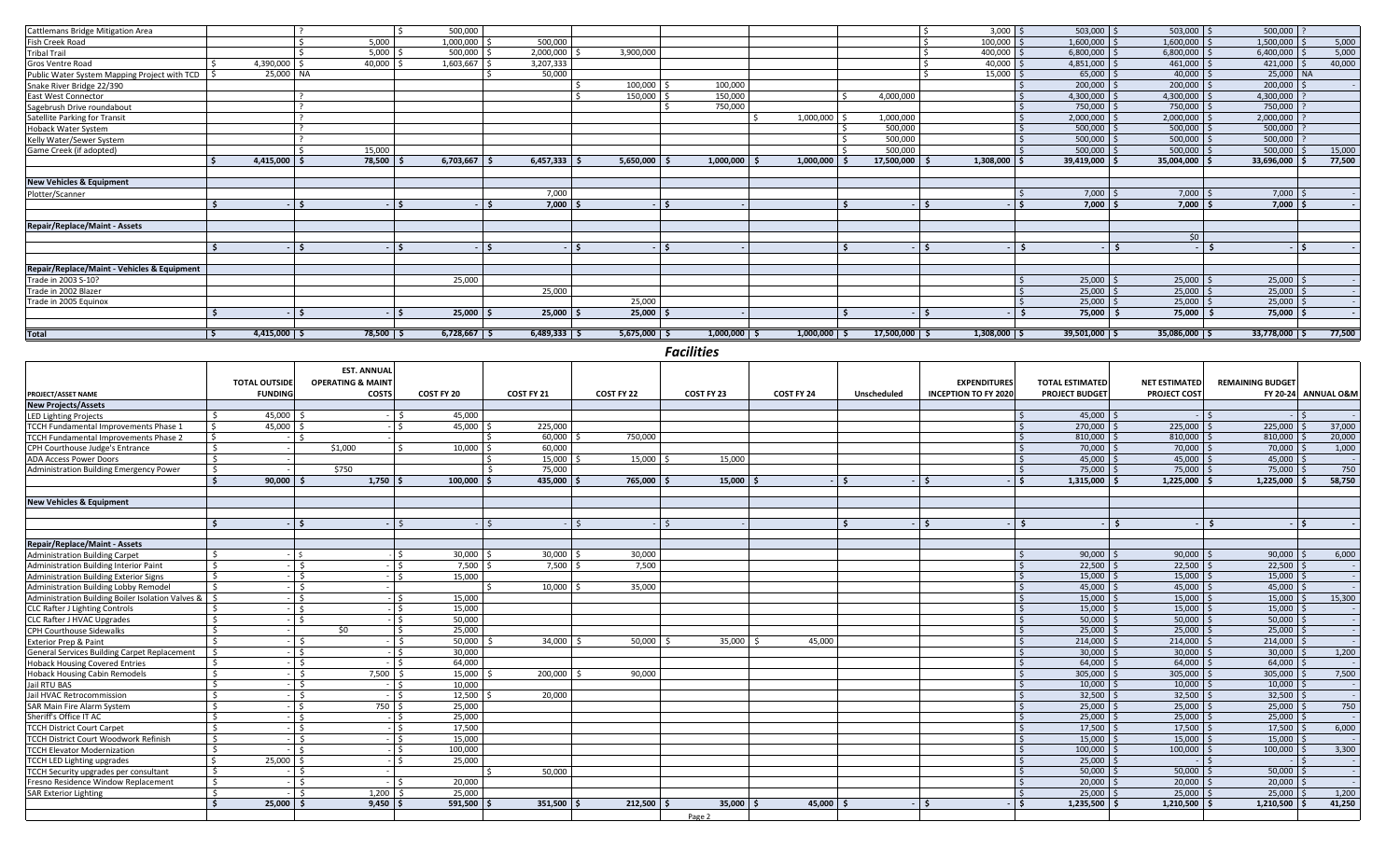| Repair/Replace/Maint - Vehicles & Equipment |              |               |                                     |                 |                                |              |        |  |                       |                        |           |                     |
|---------------------------------------------|--------------|---------------|-------------------------------------|-----------------|--------------------------------|--------------|--------|--|-----------------------|------------------------|-----------|---------------------|
| hicle Replacement, 2002 S10                 |              |               | 40.000                              |                 |                                |              |        |  | 40,000                | 40,000                 | 40,000 :  | 1.700<br>$\pm 0.70$ |
| Vehicle Replacement, Durango                |              |               |                                     | $\cup$ , $\cup$ |                                |              |        |  | $35,000$ \;           | $35,000$ \$            | 35,000    |                     |
|                                             |              |               | 40,000                              | 35,000          |                                |              |        |  | 75,000                | 75,000                 | 75,000    | 1,700               |
|                                             |              |               |                                     |                 |                                |              |        |  |                       |                        |           |                     |
| Tota                                        | $115,000$ \$ | $11,200$   \$ | $731,500$ $\overline{\phantom{1}5}$ | $821,500$   \$  | $977,500$ $\ddot{\phantom{1}}$ | $50,000$   9 | 45,000 |  | $2,625,500$ $\mid$ \$ | $2,510,500$ $\sqrt{5}$ | 2,510,500 | 101,700             |

*Fair*

|                                                 |                                        |                                                                    |                     |             |                      | .                  |            |                        |                                                    |                                                 |                                             |                                        |                       |
|-------------------------------------------------|----------------------------------------|--------------------------------------------------------------------|---------------------|-------------|----------------------|--------------------|------------|------------------------|----------------------------------------------------|-------------------------------------------------|---------------------------------------------|----------------------------------------|-----------------------|
| <b>PROJECT/ASSET NAME</b>                       | <b>FOTAL OUTSIDE</b><br><b>FUNDING</b> | <b>EST. ANNUAL</b><br><b>OPERATING &amp; MAINT</b><br><b>COSTS</b> | COST FY 20          | COST FY 21  | COST FY 22           | COST FY 23         | COST FY 24 | <b>Unscheduled</b>     | <b>EXPENDITURES</b><br><b>INCEPTION TO FY 2020</b> | <b>TOTAL ESTIMATED</b><br><b>PROJECT BUDGET</b> | <b>NET ESTIMATED</b><br><b>PROJECT COST</b> | <b>REMAINING BUDGET</b><br>FY 20-24    | <b>ANNUAL O&amp;M</b> |
| <b>New Projects/Assets</b>                      |                                        |                                                                    |                     |             |                      |                    |            |                        |                                                    |                                                 |                                             |                                        |                       |
| Completion of new Exhibit Hall                  |                                        |                                                                    | \$250,000.00        |             |                      |                    |            |                        |                                                    | 250,000 \$                                      | 250,000 \$                                  | 250,000                                |                       |
| Install additional RV electrical hookups on the |                                        | 3,600                                                              |                     | \$36,000    |                      |                    |            |                        |                                                    | $36,000$ \$                                     | $36,000$ \$                                 | $36,000$ \$                            | 3,600                 |
| Add water hookups to exhisting and new          |                                        | 750<br><sup>5</sup>                                                |                     |             | \$10,000             |                    |            |                        |                                                    | $10,000$ \$                                     | $10,000$ \$                                 | $10,000$ \$                            | 750                   |
|                                                 |                                        | $-15$<br>$4,350$ \$                                                | 250,000             | 36,000      | $10,000$   \$        |                    |            |                        | - I S                                              | $296,000$ \$<br>.                               | $296,000$ \$                                | $296,000$ $\mid$ \$                    | 4,350                 |
|                                                 |                                        |                                                                    |                     |             |                      |                    |            |                        |                                                    |                                                 |                                             |                                        |                       |
| <b>New Vehicles &amp; Equipment</b>             |                                        |                                                                    |                     |             |                      |                    |            |                        |                                                    |                                                 |                                             |                                        |                       |
| John Deere Loader                               |                                        | \$1.500.00                                                         | \$80,000            |             |                      |                    |            |                        |                                                    | $80,000$ \$                                     | $80,000$ \$                                 | 80,000                                 | 1,500                 |
| Turf Rake/Screener Attachment                   |                                        | \$500.00                                                           | \$25,000            |             |                      |                    |            |                        |                                                    | $25,000$ \$                                     | $25,000$ \$                                 | $25,000$ \$                            | 500                   |
|                                                 |                                        | 2.000                                                              | 105.000             |             | $\ddot{\phantom{1}}$ |                    |            |                        | $\ddot{\mathbf{S}}$                                | $105,000$ \$                                    | 105,000                                     | 105,000                                | 2,000                 |
|                                                 |                                        |                                                                    |                     |             |                      |                    |            |                        |                                                    |                                                 |                                             |                                        |                       |
| <b>Repair/Replace/Maint - Assets</b>            |                                        |                                                                    |                     |             |                      |                    |            |                        |                                                    |                                                 |                                             |                                        |                       |
| Sound System Upgrade for Heritage Arena         |                                        |                                                                    | \$25,000.00         |             |                      |                    |            |                        |                                                    | $25,000$ \$                                     | $25,000$ \$                                 | $25,000$ \$                            |                       |
| Heritage Arena concrete replacement             |                                        |                                                                    |                     | 20,000      |                      |                    |            |                        |                                                    | $20,000$ \$                                     | $20,000$ \$                                 | $20,000$ \$                            |                       |
| Landscaping                                     |                                        |                                                                    |                     |             | 50,000               |                    |            |                        |                                                    | $50,000$ \$                                     | $50.000$ S                                  | $50,000$ \$                            |                       |
| Replace wooden seats in grandstands             |                                        |                                                                    |                     |             |                      | \$30,000.00        |            |                        |                                                    | $30,000$ \$                                     | $30,000$ \$                                 | $30,000$ \$                            |                       |
| Removal of Tennis Courts & Baseball Field       |                                        |                                                                    |                     |             |                      |                    |            | 90,000                 |                                                    | $90,000$ \$                                     | $90,000$ \$                                 | $90,000$ \$                            |                       |
| Upgrade the lighting control system in the      |                                        |                                                                    |                     | 15,000      |                      |                    |            |                        |                                                    | $15,000$ \$                                     | $15,000$ \$                                 | $15,000$ \$                            |                       |
| Repair aluminum bleachers.                      |                                        |                                                                    | 10,000              |             |                      |                    |            |                        |                                                    | $10,000$ \$                                     | $10,000$ \$                                 | $10,000$   \$                          |                       |
| Reset/Reenforce the SW Aluminum Bleacher.       |                                        |                                                                    | 60,000              |             |                      |                    |            |                        |                                                    | $60,000$ \$                                     | $60,000$ \$                                 | $60,000$ \$                            |                       |
|                                                 |                                        |                                                                    | 95.000              | 35,000      | 50.000               | 30,000             |            | 90.000                 |                                                    | $300.000$ S                                     | $300.000$ \$                                | 300,000                                |                       |
| Repair/Replace/Maint - Vehicles & Equipment     |                                        |                                                                    |                     |             |                      |                    |            |                        |                                                    |                                                 |                                             |                                        |                       |
| John Deere Utility vehicle                      |                                        |                                                                    |                     |             |                      | \$10,000.00        |            |                        |                                                    | $10,000$ \$                                     | $10,000$ \$                                 | $10,000$ \$                            |                       |
|                                                 |                                        | $-15$                                                              | $-15$               | $-15$       | $-15$                | 10,000<br>.        |            |                        | $-15$                                              | $10,000$   \$<br>- 13                           | $10,000$   \$                               | $10,000$   \$                          |                       |
|                                                 |                                        |                                                                    |                     |             |                      |                    |            |                        |                                                    |                                                 |                                             |                                        |                       |
| <b>Total</b>                                    |                                        | $6,350$ $\frac{2}{5}$<br>$-15$                                     | $450,000$ \$        | $71,000$ \$ | $60,000$ $\sqrt{5}$  | $40,000$   \$      |            | $90,000$   \$<br>$-1S$ |                                                    | $711,000$ \$<br>$-15$                           | $711,000$ $\frac{2}{5}$                     | $711,000$ $\frac{2}{5}$                | 6,350                 |
|                                                 |                                        |                                                                    |                     |             |                      | Fire / EMS Fund 11 |            |                        |                                                    |                                                 |                                             |                                        |                       |
|                                                 |                                        |                                                                    |                     |             |                      |                    |            |                        |                                                    |                                                 |                                             |                                        |                       |
|                                                 |                                        | <b>EST. ANNUAL OPERATING &amp;</b>                                 |                     |             |                      |                    |            |                        | <b>EXPENDITURES INCEPTION</b>                      | <b>TOTAL ESTIMATED PROJECT</b>                  |                                             | NET ESTIMATED PROJECT REMAINING BUDGET |                       |
| PROJECT/ASSET NAME                              | <b>TOTAL OUTSIDE FUNDING</b>           | <b>MAINT COSTS</b>                                                 | COST FY 20          | COST FY 21  | COST FY 22           | COST FY 23         | COST FY 24 | Unscheduled            | TO FY 2019                                         | <b>BUDGET</b>                                   | COST                                        | FY 20-24                               | <b>ANNUAL O&amp;M</b> |
| <b>New Projects/Assets</b>                      |                                        |                                                                    |                     |             |                      |                    |            |                        |                                                    |                                                 |                                             |                                        |                       |
| DRONE WITH THERMAL IMAGING CAMERA               |                                        |                                                                    | 21,000              |             |                      |                    |            |                        |                                                    | 21,000 \$                                       | $21,000$ \$                                 | $21,000$ \$                            |                       |
|                                                 | Ŝ.                                     | $-5$                                                               | $-5$<br>$21,000$ \$ |             | $-15$                | $-15$              | $-5$       | $-5$                   | $-15$                                              | 21,000 \$<br>$-15$                              | 21,000 \$                                   | $21,000$ \$                            |                       |

**New Vehicles & Equipment**

| TOR REPLACEMENT<br>STATION 6 GENERA          |  | 100,000 |  |  |  | 100,000 | LOO,000 S  | 100,000                      |  |
|----------------------------------------------|--|---------|--|--|--|---------|------------|------------------------------|--|
| 6 EXHAUST & ALERT COMS<br><b>STATION 6 F</b> |  | 100,000 |  |  |  | 100,000 | 100,000 \$ | 100,000                      |  |
|                                              |  | 200,000 |  |  |  | 200,000 | 200,000    | $200.000$ :<br>$200,000 + 7$ |  |

**Repair/Replace/Maint - Assets** STATION 3 DESIGN 400,000 \$ 400,000 \$ 400,000 \$ 400,000 \$ - STATION 4 LEAN TO \$ \$ 20,000 \$ \$ 20,000 \$ \$ 20,000 \$ 20,000 \$ 20,000 \$ 20,000 \$ 20,000 \$ 20,000 \$ -STATION 3 REPLACEMENT \$ 4,000,000 \$ 4,000,000 \$ 4,000,000 \$ 4,000,000 \$ - STATION 2 DESIGN \$ 40,000 \$ 40,000 \$ 40,000 \$ 40,000 \$ - STATION 2 UPGRADE \$ 4,000,000 \$ 4,000,000 \$ 4,000,000 \$ 4,000,000 \$ - STATION 4 DESIGN \$ 40,000 \$ 40,000 \$ 40,000 \$ 40,000 \$ - STATION 4 UPGRADE \$ 4,000,000 \$ 4,000,000 \$ 4,000,000 \$ 4,000,000 \$ - STATION 6 RENOVATION AND DESIGN \$ 4,000,000 \$ 4,000,000 \$ 4,000,000 \$ 4,000,000 \$ - **\$ - \$ - \$ 20,000 \$ 400,000 \$ - \$ - \$ - \$ 16,080,000 \$ - \$ 16,500,000 \$ 16,500,000 \$ 16,500,000 \$ -**

**Repair/Replace/Maint - Vehicles & Equipment**  REPLACE BRUSH 28 \$ 190,000 \$ \$ 190,000 \$ \$ 190,000 \$ 190,000 \$ 190,000 \$ 190,000 \$ 190,000 \$ 190,000 \$ 190,000 REPLACE SCBA BOTTLES \$ 90,000 \$ 90,000 \$ 180,000 \$ 180,000 \$ 180,000 \$ - REPLACE BUNKER GEAR \$ \$ \$ \$ \$ \$ \$ \$ \$ 38,000 \$ 38,000 \$ 38,000 \$ 38,000 \$ \$ 190,000 \$ 190,000 \$ 190,000 \$ 190,000 \$ REPLACE SCBA PACKS X 10 \$ \$ \$30,000 \$ 66,000 \$ 66,000 \$ 66,000 \$ 66,000 \$ 66,000 \$ 330,000 \$ 330,000 \$ 330,000 \$ -MOBILE RADIO X 4 \$ \$ \$2,000 \$ \$ 32,000 \$ 32,000 \$ 32,000 \$ 32,000 \$ 32,000 \$ 160,000 \$ 160,000 \$ 160,000 \$ - \$ RADIO HAND HELD X3 \$ 20,000 \$ \$ 24,000 \$ 24,000 \$ 24,000 \$ 24,000 \$ 24,000 \$ 24,000 \$ 120,000 \$ 120,000 \$ 120,000 \$ -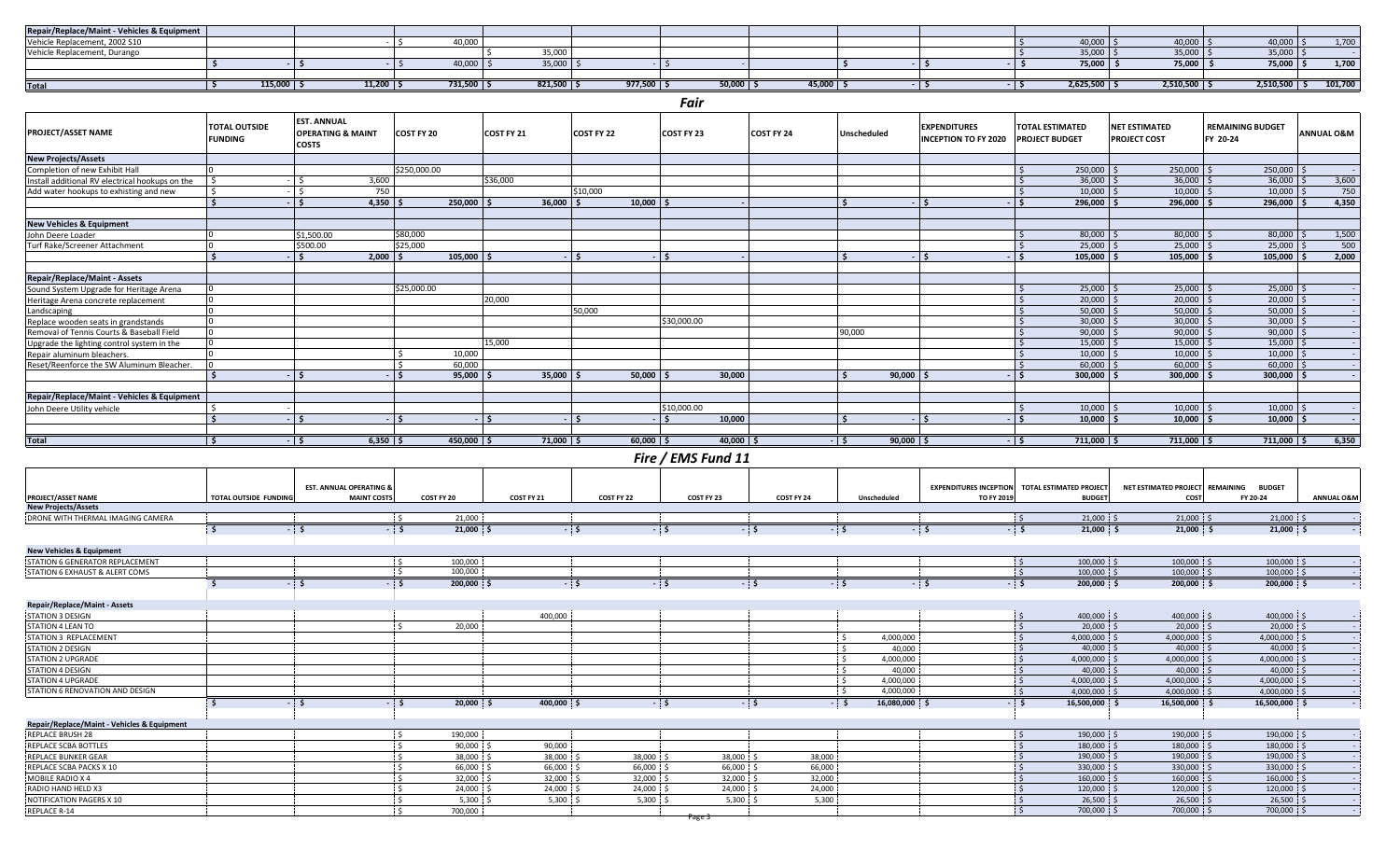| REPLACE BRUSH 78                            |                      |                              | 300.000                        |              |               |                          |               |                 |                             | 300,000 \$      | 300,000 \$                            | $300,000$ \$            |                       |
|---------------------------------------------|----------------------|------------------------------|--------------------------------|--------------|---------------|--------------------------|---------------|-----------------|-----------------------------|-----------------|---------------------------------------|-------------------------|-----------------------|
| <b>REPLACE RESCUE 44</b>                    |                      |                              |                                | 200.000      |               |                          |               |                 | i s                         | $200.000$ \$    | $200,000$ \$                          | $200,000$ \$            |                       |
| EXTRICATION & BREACH TOOLS, STATION 7       |                      |                              | 40.000<br>Š.                   |              |               |                          |               |                 | $\mathsf{S}$                | $40.000$ \$     | $40.000$ \$                           | $40,000$ \$             |                       |
| <b>REPLACE RESCUE 34</b>                    |                      |                              |                                |              | 385,000<br>Š. |                          |               |                 | S.                          | 385,000 \$      | 385,000 \$                            | 385,000                 |                       |
| <b>REPLACE HOSE</b>                         |                      |                              | 5,000                          | 5.000        | 5,000         | 5,000                    | 5,000         |                 | i ¢                         | $25,000$ \$     | 25,000                                | 25,000                  |                       |
| REPLACE THERMAL IMAGING CAMERA 2 X 6        |                      |                              | 15,000                         | 15,000       | 15,000        | 15,000                   | 15,000        |                 | $\leq$                      | 75,000 S        | 75,000                                | 75,000                  |                       |
| <b>BC4 REPLACEMENT VEHICLE</b>              |                      |                              |                                |              |               | 48,000<br>$\epsilon$     |               |                 |                             |                 |                                       |                         |                       |
| <b>BC2 REPLACEMENT VEHICLE</b>              |                      |                              |                                |              |               |                          | 48,000        |                 |                             | 48,000 \$       | 48,000 \$                             | 48,000                  |                       |
| CHIEF REPLACEMENT VEHICLE                   |                      |                              |                                |              |               |                          |               | 48,000          |                             |                 | ٠¢<br>$ \leq$                         | $-5$                    |                       |
|                                             | s.                   | $\frac{1}{2}$                | $1,505,300$ \$<br>$-5$         | 475,300 \$   | $570,300$ \$  | $233,300$ \$             | $233,300$ \$  | 48,000 \$       | $-5$                        | $2,969,500$ \$  | $2,969,500$ \$                        | 2,969,500 \$            |                       |
|                                             |                      |                              |                                |              |               |                          |               |                 |                             |                 |                                       |                         |                       |
| <b>Total</b>                                | ं \$                 | $-5$                         | $1,746,300$ \$<br>$-5$         | $875,300$ \$ | $570,300$ \$  | $233,300$ \$             | 233,300 \$    | $16,128,000$ \$ | $-5$                        | $19,690,500$ \$ | $19,690,500$ \$                       | $19,690,500$ \$         |                       |
|                                             |                      |                              |                                |              |               | Fire / EMS Fund 13       |               |                 |                             |                 |                                       |                         |                       |
|                                             |                      |                              |                                |              |               |                          |               |                 |                             |                 |                                       |                         |                       |
|                                             | <b>TOTAL OUTSIDE</b> | <b>EST. ANNUAL OPERATING</b> |                                |              |               |                          |               |                 | <b>EXPENDITURES</b>         |                 | TOTAL ESTIMATED NET ESTIMATED PROJECT | <b>REMAINING BUDGET</b> |                       |
| PROJECT/ASSET NAME                          | <b>FUNDING</b>       | <b>&amp; MAINT COSTS</b>     | COST FY 20                     | COST FY 21   | COST FY 22    | COST FY 23               | COST FY 24    | Unscheduled     | <b>INCEPTION TO FY 2020</b> | PROJECT BUDGET  | COST                                  | FY 20-24                | <b>ANNUAL O&amp;M</b> |
| <b>New Projects/Assets</b>                  |                      |                              |                                |              |               |                          |               |                 |                             |                 |                                       |                         |                       |
|                                             |                      |                              |                                |              |               |                          |               |                 | $\sim$                      | $-5$            | $ \zeta$                              | $-15$                   |                       |
|                                             | ' s                  | $-5$                         | $-5$<br>$-5$                   | $-5$         |               | $-5$<br>$-5$             | $-5$          | $-5$            | $-15$                       | $-5$            | $-5$                                  | $-5$                    |                       |
| <b>New Vehicles &amp; Equipment</b>         |                      |                              |                                |              |               |                          |               |                 |                             |                 |                                       |                         |                       |
|                                             |                      |                              |                                |              |               |                          |               |                 | $\mathsf{S}$                |                 | $-5$<br>$-5$                          | $-5$                    |                       |
|                                             | S.                   | $-5$                         | - 5                            | $-5$<br>$-5$ |               | $-5$<br>$-5$             |               | $-5$            | $-5$<br>- \$                |                 | $-5$<br>$-5$                          | $-5$                    |                       |
|                                             |                      |                              |                                |              |               |                          |               |                 |                             |                 |                                       |                         |                       |
| <b>Repair/Replace/Maint - Assets</b>        |                      |                              |                                |              |               |                          |               |                 |                             |                 |                                       |                         |                       |
| REPLACE MS82 MOTOR & CHASSIS                |                      |                              | 152,000                        |              |               |                          |               |                 | 15                          | 152,000 \$      | 152,000 \$                            | 152,000 \$              |                       |
| REPLACE MS295 MOTOR & CHASSIS               |                      |                              |                                | 152.000      |               |                          |               |                 | $\overline{\mathsf{s}}$     | 152,000 \$      | 152,000 \$                            | 152,000 \$              |                       |
| CARDIAC MONITOR REPLACEMENT X 4             |                      |                              |                                | 120,000      |               |                          |               |                 | <b>S</b>                    | 120,000 \$      | $120,000$ \$                          | $120,000$ \$            |                       |
| REPLACE MS78 MOTOR & CHASSIS                |                      |                              |                                |              | 152,000       |                          |               |                 | $\sim$                      | 152,000 \$      | 152,000 \$                            | 152,000                 |                       |
| REPLACE MS 35 MOTOR & CHASSIS               |                      |                              |                                |              |               | 152,000                  |               |                 | $\mathsf{S}$                | 152,000 \$      | 152,000 \$                            | 152,000                 |                       |
|                                             | $\leq$               | $-5$                         | $-5$<br>152,000 \$             | 272,000 \$   | 152,000 \$    | 152,000 \$               | $-5$          | $-5$            | $-5$                        | 728,000 \$      | 728,000 \$                            | 728,000 \$              |                       |
|                                             |                      |                              |                                |              |               |                          |               |                 |                             |                 |                                       |                         |                       |
| Repair/Replace/Maint - Vehicles & Equipment |                      |                              |                                |              |               |                          |               |                 |                             |                 |                                       |                         |                       |
| <b>GURNEY FOR MS82</b>                      |                      |                              | 14,000                         |              |               |                          |               |                 | $\mathsf{S}$                | 14.000 \$       | 14,000 \$                             | 14,000                  |                       |
| AUTOLOAD FOR MS82                           |                      |                              | 30,000<br>$\ddot{\phantom{1}}$ |              |               |                          |               |                 | . с                         | 30,000 \$       | $30,000$ \$                           | $30,000$ \$             |                       |
| <b>GURNEY REPLACEMENT MS295</b>             |                      |                              |                                | 14,000       |               |                          |               |                 | i s                         | $14,000$ \$     | $14,000$ \$                           | 14,000                  |                       |
| AUTOLOAD FOR MS295                          |                      |                              |                                | 30,000       |               |                          |               |                 | <b>S</b>                    | $30,000$ \$     | $30,000$ \$                           | $30,000$ \$             |                       |
| <b>GURNEY FOR MS78</b>                      |                      |                              |                                |              | 14,000<br>-Ś  |                          |               |                 | $\sim$                      | 14,000 \$       | $14,000$ \$                           | $14,000$ :              | $\sim$                |
| AUTO LOAD FOR MS78                          |                      |                              |                                |              | 30,000<br>Ŝ.  |                          |               |                 | i s                         | 30,000 \$       | $30,000$ \$                           | $30,000$ \$             |                       |
| <b>GURNEY FOR MS35</b>                      |                      |                              |                                |              |               | 14,000                   |               |                 | i s                         | 14,000 \$       | $14,000$ \$                           | $14,000$ \$             |                       |
| AUTOLOAD FOR MS35                           |                      |                              |                                |              |               | 30,000                   |               |                 | $\mathsf{S}$                | 30,000 \$       | $30,000$ \$                           | $30,000$ \$             |                       |
|                                             | S.                   | $-5$                         | $-5$<br>44,000 \$              | 44,000 \$    | 44,000 \$     | $44,000$ \$              | $-5$          | $-5$            | $-5$                        | $176,000$ \$    | $176,000$ \$                          | $176,000$ \$            |                       |
| <b>Total</b>                                | $\frac{1}{2}$        | $\frac{1}{2}$                | $\frac{1}{2}$<br>$196,000$ \$  | $316,000$ \$ | $196,000$ \$  | 196,000 \$               | $\frac{1}{2}$ | $-5$            | $-5$                        | 904,000 \$      | $904,000$ \$                          | $904,000$ \$            |                       |
|                                             |                      |                              |                                |              |               | <b>Health Department</b> |               |                 |                             |                 |                                       |                         |                       |
|                                             |                      | ECT ANNUIAL                  |                                |              |               |                          |               |                 |                             |                 |                                       |                         |                       |
|                                             |                      |                              |                                |              |               |                          |               |                 |                             |                 |                                       |                         |                       |

|                                             |                      | <b>EST. ANNUAL</b>           |                   |               |            |            |                   |             |                             |                        |                      |                         |                                |
|---------------------------------------------|----------------------|------------------------------|-------------------|---------------|------------|------------|-------------------|-------------|-----------------------------|------------------------|----------------------|-------------------------|--------------------------------|
|                                             | <b>TOTAL OUTSIDE</b> | <b>OPERATING &amp; MAINT</b> |                   |               |            |            |                   |             | <b>EXPENDITURES</b>         | <b>TOTAL ESTIMATED</b> | <b>NET ESTIMATED</b> | <b>REMAINING BUDGET</b> |                                |
| PROJECT/ASSET NAME                          | <b>FUNDING</b>       | <b>COSTS</b>                 | <b>COST FY 20</b> | COST FY 21    | COST FY 22 | COST FY 23 | <b>COST FY 24</b> | Unscheduled | <b>INCEPTION TO FY 2020</b> | <b>PROJECT BUDGET</b>  | <b>PROJECT COST</b>  |                         | <b>FY 20-24 ANNUAL O&amp;M</b> |
| <b>New Projects/Assets</b>                  |                      |                              |                   |               |            |            |                   |             |                             |                        |                      |                         |                                |
| Install Wall in Public Health Clinic        |                      |                              | 8,000             |               |            |            |                   |             |                             | $8,000$ \$             | $8,000$ \$           | $8,000$ \$              |                                |
|                                             |                      |                              | $8,000$ $\mid$ 3  |               |            |            |                   |             |                             | $8,000$   :            | 8,000                | $8,000$ \$              |                                |
| <b>New Vehicles &amp; Equipment</b>         |                      |                              |                   |               |            |            |                   |             |                             |                        |                      |                         |                                |
| Vehicle - All wheel Drive Compact SUV       |                      |                              |                   | 27,000        |            |            |                   |             |                             | $27,000$ \$            | $27,000$ \$          | $27,000$ \$             |                                |
|                                             |                      |                              |                   | $27,000$   \$ |            |            |                   |             |                             | $27,000$ \$            | 27,000 \$            | $27,000$ $\frac{1}{5}$  |                                |
|                                             |                      |                              |                   |               |            |            |                   |             |                             |                        |                      |                         |                                |
| <b>Repair/Replace/Maint - Assets</b>        |                      |                              |                   |               |            |            |                   |             |                             |                        |                      |                         |                                |
|                                             |                      |                              |                   |               |            |            |                   |             |                             |                        |                      |                         |                                |
|                                             |                      |                              |                   |               |            |            |                   |             |                             |                        |                      |                         |                                |
| Repair/Replace/Maint - Vehicles & Equipment |                      |                              |                   |               |            |            |                   |             |                             |                        |                      |                         |                                |
| Vaccine Refridgerator                       |                      |                              |                   |               | 7,500      |            |                   |             |                             | $7,500$ \$             | $7,500$ \$           | $7,500$ \$              |                                |
| Vaccine Freezer                             |                      |                              |                   |               |            | 5,000      |                   |             |                             | 5,000                  | $5,000$ ,            | $5,000$ \$              |                                |
|                                             |                      |                              |                   |               | $7,500$ \$ | 5,000      |                   |             |                             | $12,500$ \$            | $12,500$ \$          | 12,500                  |                                |
|                                             |                      |                              |                   |               |            |            |                   |             |                             |                        |                      |                         |                                |
| Total                                       |                      |                              | $8,000$ \$        | $27,000$   \$ | $7,500$ \$ | 5,000      |                   |             |                             | 47,500 $\vert$ \$      | $47,500$ \$          | $47,500$ $\frac{2}{5}$  |                                |

*Housing Department*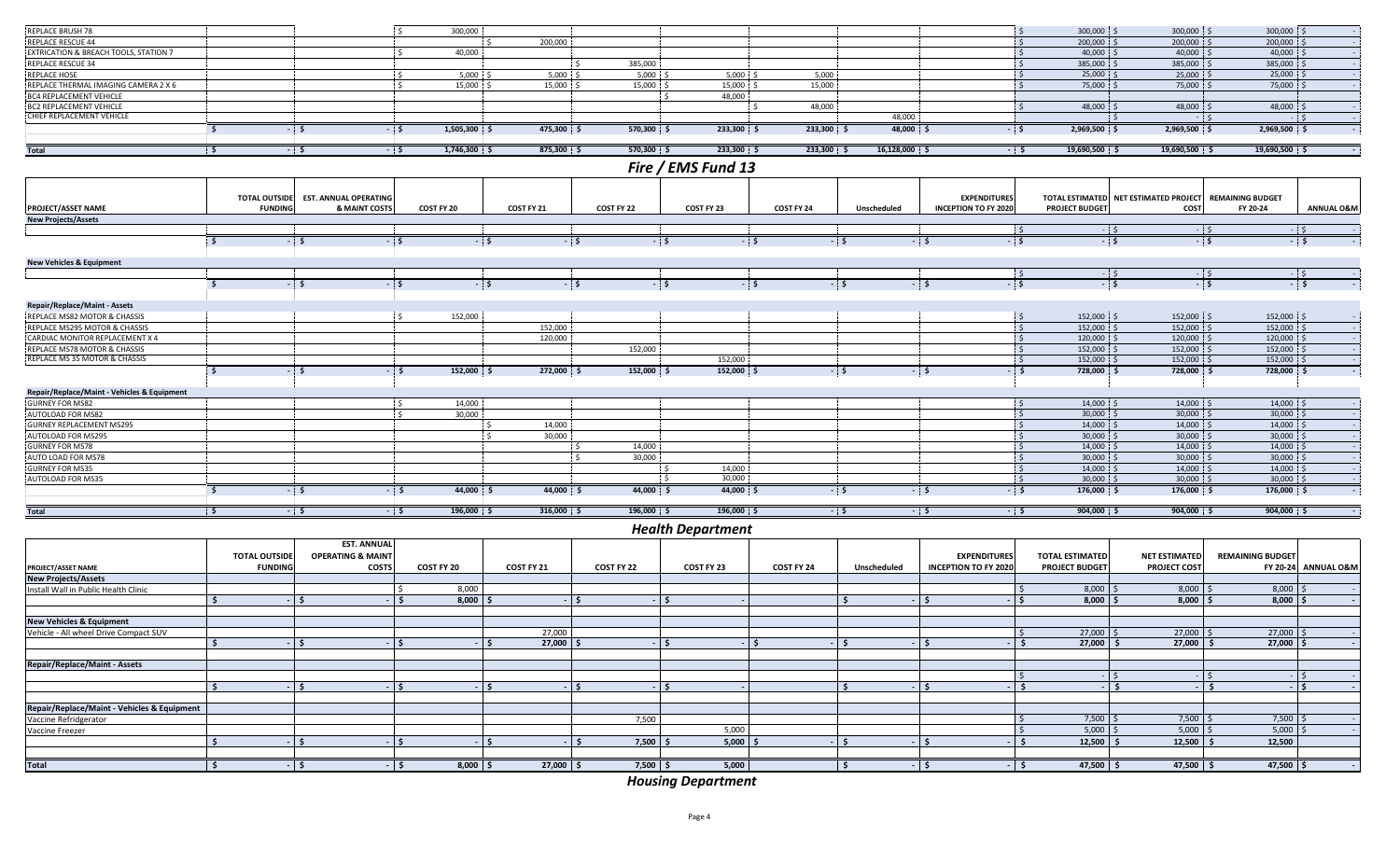|                                                                                                        | <b>TOTAL OUTSIDE</b>      | <b>EST. ANNUAL</b><br><b>OPERATING &amp; MAINT</b> |                              |                |                                                      |                |                |                         | <b>EXPENDITURES</b>         | <b>TOTAL ESTIMATED</b>              | <b>NET ESTIMATED</b> | <b>REMAINING BUDGET</b> |                       |
|--------------------------------------------------------------------------------------------------------|---------------------------|----------------------------------------------------|------------------------------|----------------|------------------------------------------------------|----------------|----------------|-------------------------|-----------------------------|-------------------------------------|----------------------|-------------------------|-----------------------|
| PROJECT/ASSET NAME                                                                                     | <b>FUNDING</b>            | <b>COSTS</b>                                       | COST FY 20                   | COST FY 21     | COST FY 22                                           | COST FY 23     | COST FY 24     | Unscheduled             | <b>INCEPTION TO FY 2020</b> | <b>PROJECT BUDGET</b>               | <b>PROJECT COST</b>  |                         | FY 19-22 ANNUAL O&M   |
| <b>New Projects/Assets</b>                                                                             |                           |                                                    |                              |                |                                                      |                |                |                         |                             |                                     |                      |                         |                       |
| Housing Supply Program                                                                                 |                           | 80.000<br>' \$                                     | \$1,000,000                  | \$1,000,000    | \$1,000,000                                          | \$1,000,000    | \$1,000,000 \$ |                         |                             | $\mathsf{S}$<br>5,000,000 \$        | $5,000,000$ \$       | 5,000,000 \$            | 80,000                |
|                                                                                                        | <b>S</b>                  | $-5$<br>80,000 \$                                  | $1,000,000$ \$               | $1,000,000$ \$ | $1,000,000$ \$                                       | 1,000,000 \$   | 1,000,000 \$   |                         | $-5$<br>$-5$                | $5,000,000$ \$                      | $5,000,000$ \$       | $5,000,000$ \$          | 80,000                |
| <b>New Vehicles &amp; Equipment</b>                                                                    |                           |                                                    |                              |                |                                                      |                |                |                         |                             |                                     |                      |                         |                       |
|                                                                                                        |                           |                                                    |                              |                |                                                      |                |                |                         |                             | 5<br>$-5$                           |                      | $-5$                    | $-5$                  |
|                                                                                                        | \$                        | - \$                                               | - \$<br>$-5$                 |                | $-5$                                                 | $-5$           | $-5$           | $-5$                    | $-5$<br>$-5$                | $-5$                                |                      | $-5$                    | $-$ \$                |
|                                                                                                        |                           |                                                    |                              |                |                                                      |                |                |                         |                             |                                     |                      |                         |                       |
| Repair/Replace/Maint - Assets                                                                          |                           |                                                    |                              |                |                                                      |                |                |                         |                             |                                     |                      |                         |                       |
|                                                                                                        | 5                         | <b>S</b>                                           | $\frac{1}{\sqrt{2}}$<br>- \$ |                | $-5$                                                 | $\frac{1}{s}$  | $-5$           | $-5$                    | $-5$<br>$-5$                | $-5$<br>: \$<br>$-5$                |                      | $-5$<br>$-5$            | $-5$<br>$-$ \$        |
|                                                                                                        |                           |                                                    |                              |                |                                                      |                |                |                         |                             |                                     |                      |                         |                       |
| Repair/Replace/Maint - Vehicles & Equipment                                                            |                           |                                                    |                              |                |                                                      |                |                |                         |                             |                                     |                      |                         |                       |
|                                                                                                        |                           |                                                    |                              |                |                                                      |                |                |                         |                             | $\mathsf{S}$<br>$-5$                |                      | $-5$                    | $-5$                  |
|                                                                                                        | $\mathsf{S}$              | $-5$                                               | $-5$<br>$-5$                 |                | $-5$                                                 | $-5$           | $-5$           | $-5$                    | $-5$<br>$-5$                | $-5$                                |                      | $-5$                    | $-5$                  |
| <b>Total</b>                                                                                           | - \$                      | $\frac{1}{\sqrt{2}}$<br>$80,000$ \$                | $1,000,000$ \$               | $1,000,000$ \$ | $1,000,000$ \$                                       | $1,000,000$ \$ | $1,000,000$ \$ |                         | $-5$<br>$-5$                | $5,000,000$ \$                      | $5,000,000$ \$       | $5,000,000$ \$          | 80,000                |
|                                                                                                        |                           |                                                    |                              |                |                                                      |                |                |                         |                             |                                     |                      |                         |                       |
|                                                                                                        |                           |                                                    |                              |                | <b>Integrated Solid Waste &amp; Recycling (ISWR)</b> |                |                |                         |                             |                                     |                      |                         |                       |
|                                                                                                        | <b>TOTAL OUTSIDE</b>      | <b>EST. ANNUAL</b><br><b>OPERATING &amp; MAINT</b> |                              |                |                                                      |                |                |                         | <b>EXPENDITURES</b>         | <b>TOTAL ESTIMATED</b>              | <b>NET ESTIMATED</b> | <b>REMAINING BUDGET</b> |                       |
| PROJECT/ASSET NAME                                                                                     | <b>FUNDING</b>            | COSTS                                              | COST FY 20                   | COST FY 21     | COST FY 22                                           | COST FY 23     | COST FY 24     | Unscheduled             | <b>INCEPTION TO FY 2020</b> | <b>PROJECT BUDGET</b>               | PROJECT COS'         | FY 20-24                | <b>ANNUAL O&amp;M</b> |
| <b>New Projects/Assets</b>                                                                             |                           |                                                    |                              |                |                                                      |                |                |                         |                             |                                     |                      |                         |                       |
|                                                                                                        |                           |                                                    |                              |                |                                                      |                |                |                         |                             | $\mathsf{S}$<br>750,000 \$          | 750,000 \$           | 750,000                 | 60,000<br>I S         |
| Animal Carcass Disposal Final Cost TBD                                                                 | $\sim$                    | 60,000                                             | 750,000                      |                |                                                      |                |                |                         |                             |                                     |                      |                         |                       |
| <b>Truck Scale</b>                                                                                     | $\sim$                    | 2,180                                              |                              | 350,000        |                                                      |                |                |                         |                             | \$<br>350,000 \$                    | 350,000              | 350,000                 | 2,180                 |
| Phase 2 Recycling Center (Facility construction)<br>Final cost TBD by contract. Bale storage facility. | \$                        | $3,000$ \$                                         | 700,000                      |                |                                                      |                |                |                         |                             | $\mathsf{\hat{S}}$<br>700,000 \$    | 700,000              | 700,000                 | 3,000<br>l \$         |
| <b>Stilson Community Recycling Site</b>                                                                | $\sqrt{5}$                |                                                    |                              |                |                                                      |                |                | $\mathsf{S}$<br>500,000 |                             | 500,000<br>Ŝ.<br>IS.                | 500,000              | $500,000$ \$            |                       |
|                                                                                                        | $\mathsf{S}$              | 65,180                                             | 1,450,000                    | 350,000        |                                                      |                |                | 500,000                 |                             | 2,300,000                           | 2,300,000            | 2,300,000               | 65,180                |
|                                                                                                        |                           |                                                    |                              |                |                                                      |                |                |                         |                             |                                     |                      |                         |                       |
| <b>New Vehicles &amp; Equipment</b>                                                                    |                           |                                                    |                              |                |                                                      |                |                |                         |                             |                                     |                      |                         |                       |
| Small sorting system for recycling center                                                              |                           |                                                    | 200,000                      |                |                                                      |                |                |                         |                             | 200,000<br>$\zeta$<br>١s            | 200,000              | 200,000                 |                       |
| Large sorting system for recycling center                                                              |                           | 1,000                                              |                              |                | 1.000.000                                            |                |                |                         |                             | 1,000,000                           | 1,000,000            | 1,000,000               | 1,000                 |
|                                                                                                        | $\mathsf{S}$              | 1,000                                              | 200,000                      |                | 1,000,000                                            |                |                |                         |                             | 1,200,000                           | 1,200,000            | 1,200,000               | 1,000                 |
| Repair/Replace/Maint - Assets                                                                          |                           |                                                    |                              |                |                                                      |                |                |                         |                             |                                     |                      |                         |                       |
|                                                                                                        |                           |                                                    |                              |                |                                                      |                |                |                         |                             | $355,000$ \$<br>Ŝ.                  | 355,000              | 355,000                 |                       |
| <b>Recycling Containers</b>                                                                            | $\mathbf 0$               |                                                    | 55,000                       | 225,000        | 25,000                                               | 25,000         | 25,000         |                         |                             |                                     |                      |                         |                       |
|                                                                                                        |                           |                                                    |                              |                |                                                      |                |                |                         |                             | $35,000$ \$                         | 35,000               | 35,000                  |                       |
| Roll Off System - container signs<br><b>HHW Facility Painting</b>                                      | $\sqrt{ }$<br>$\mathbf 0$ |                                                    | 35,000                       |                | 10,000                                               |                |                |                         |                             | 10,000                              | 10,000               | 10,000                  |                       |
| Landfill Post-Closure Care and Maintenance                                                             | $\mathbf 0$               |                                                    | $\zeta$                      | 33,000         | 34,000                                               | 35,000         | 36,000         |                         |                             | 138,000<br>Ŝ.                       | 138,000 \$           | 138,000                 |                       |
|                                                                                                        | <b>S</b>                  |                                                    | 90,000<br>. ا -              | 258,000        | 69,000                                               | 60,000         | 61,000         |                         | - Ś                         | s.<br>$538,000$ \$                  | 538,000              | 538,000<br><b>&lt;</b>  |                       |
|                                                                                                        |                           |                                                    |                              |                |                                                      |                |                |                         |                             |                                     |                      |                         |                       |
| Repair/Replace/Maint - Vehicles & Equipment<br>IP upgrade security cameras for recycling center        |                           |                                                    |                              |                |                                                      |                |                |                         |                             |                                     |                      |                         |                       |
| and HHW (15 cameras)                                                                                   |                           |                                                    | 22,500                       |                |                                                      |                |                |                         |                             | $22,500$ \$                         | $22,500$ \$          | 22,500                  |                       |
|                                                                                                        |                           |                                                    |                              |                |                                                      |                |                |                         |                             |                                     |                      |                         |                       |
| IP security cameras for new TTS (6 cameras)                                                            |                           |                                                    | 9,000                        |                |                                                      |                |                |                         |                             |                                     |                      |                         |                       |
| IP upgrade security cameras for ITS (2 cameras)                                                        |                           |                                                    |                              | 3,000          |                                                      |                |                |                         |                             |                                     |                      |                         |                       |
|                                                                                                        |                           |                                                    |                              |                |                                                      |                |                |                         |                             |                                     |                      |                         |                       |
| IP upgrade security cameras for SH (8 cameras)                                                         |                           |                                                    |                              | 12,000         |                                                      |                |                |                         |                             |                                     |                      |                         |                       |
| Baler replacement - recycling center                                                                   | Ŝ.                        | 3,000                                              |                              | 350,000        |                                                      |                |                |                         |                             | Ŝ.<br>350,000 \$                    | 350,000 \$           | $350,000$ \$            | 3,000                 |
|                                                                                                        |                           |                                                    |                              |                |                                                      |                |                |                         |                             | $30,000$ \$<br>Ŝ.                   | $30,000$ \$          | $30,000$ \$             |                       |
| Paint Can Crusher                                                                                      |                           |                                                    |                              | 30,000         |                                                      |                |                |                         |                             |                                     |                      |                         |                       |
| Paper shredder for document destruction<br>service                                                     | I\$                       |                                                    |                              |                | 25,000                                               |                |                |                         |                             | $25,000$ \$<br>\$                   | $25,000$ \$          | 25,000                  |                       |
| Skid Steer Loader                                                                                      | $\sqrt{5}$                | 4,400                                              |                              |                | 45,000                                               |                |                |                         |                             | $45,000$ \$<br>\$                   | $45,000$ \$          | $45,000$ \$             | 4,400                 |
| Roll Off System - new truck                                                                            | l\$                       | 17,000                                             |                              |                |                                                      | 105,000        |                |                         |                             | $105,000$ \$<br>$\ddot{\mathsf{S}}$ | $105,000$ \$         | 105,000                 | 17,000                |
| Pick Up Truck                                                                                          |                           | 4,500<br>$0 \mid \zeta$                            |                              |                |                                                      |                | 50,000         |                         |                             | $50,000$ \$<br>\$                   | $50,000$ \$          | $50,000$ \$             | 4,500                 |
| Forklift battery replacement                                                                           | $\mathbf 0$               |                                                    | 13,000<br>-S                 |                | 13,500                                               |                | 14,000         |                         |                             | $40,500$ \$<br>Ŝ.                   | $40,500$ \$          | 40,500                  |                       |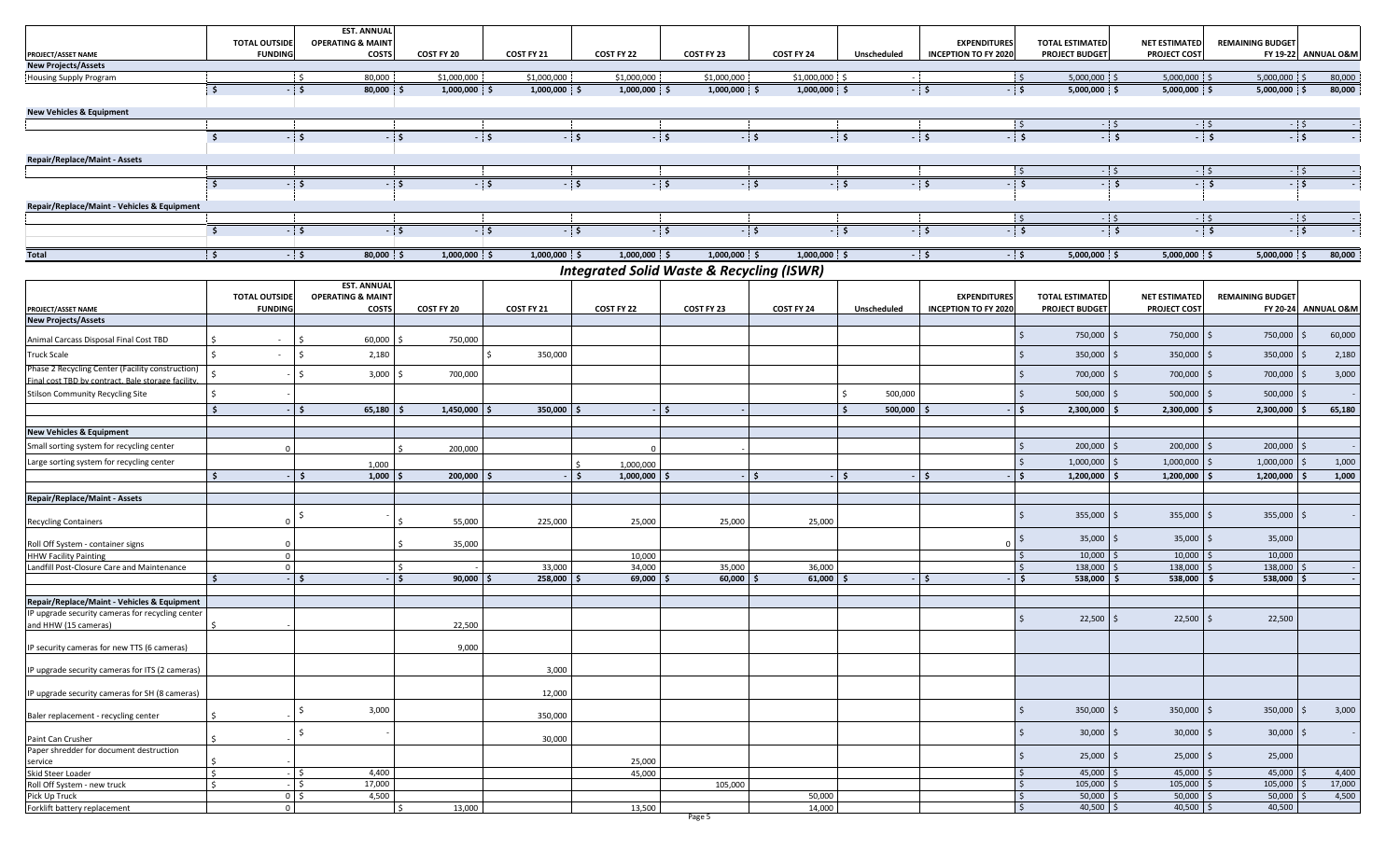|              | $28,900$ \$ | $44,500$ \$    | $395,000$ \$   | $83,500$ $\frac{1}{5}$ | $105,000$   \$ | 64,000  |             | 668,000               | $668,000$ \ \; | 668,000 \$     | 28.900 |
|--------------|-------------|----------------|----------------|------------------------|----------------|---------|-------------|-----------------------|----------------|----------------|--------|
|              |             |                |                |                        |                |         |             |                       |                |                |        |
| <b>Total</b> | $95,080$ ,  | $1,784,500$ \$ | $1,003,000$ \$ | $1,152,500$ \$         | $165,000$ \$   | 125,000 | $500,000$ > | $4,706,000$ $\mid$ \$ | 1,706,000      | $4,706,000$ \$ | 95,080 |

## *Information Technology*

|                                             | <b>TOTAL OUTSIDE</b> | <b>EST. ANNUAL</b><br><b>OPERATING &amp; MAINT</b> |                       |              |              |            |            |             | <b>EXPENDITURES</b>         | <b>TOTAL ESTIMATED</b> | <b>NET ESTIMATED</b> | <b>REMAINING BUDGET</b> |                     |
|---------------------------------------------|----------------------|----------------------------------------------------|-----------------------|--------------|--------------|------------|------------|-------------|-----------------------------|------------------------|----------------------|-------------------------|---------------------|
| <b>PROJECT/ASSET NAME</b>                   | <b>FUNDING</b>       | <b>COSTS</b>                                       | COST FY 20            | COST FY 21   | COST FY 22   | COST FY 23 | COST FY 24 | Unscheduled | <b>INCEPTION TO FY 2020</b> | <b>PROJECT BUDGET</b>  | <b>PROJECT COST</b>  |                         | FY 20-24 ANNUAL O&M |
| <b>New Projects/Assets</b>                  |                      |                                                    |                       |              |              |            |            |             |                             |                        |                      |                         |                     |
| Dark Fiber Replacement                      |                      |                                                    |                       |              | 100,000      |            |            |             |                             | 100,000                | 100,000              | 100,000                 |                     |
| IT Office Remodel                           |                      |                                                    | 15,000                | 40,000       |              |            |            |             |                             | 55,000                 | 55,000 \$            | 55,000                  |                     |
|                                             |                      |                                                    | 15,000                | 40,000       | 100,000      |            |            |             | I <                         | 155,000                | 155,000              | 155,000                 |                     |
| <b>New Vehicles &amp; Equipment</b>         |                      |                                                    |                       |              |              |            |            |             |                             |                        |                      |                         |                     |
|                                             |                      |                                                    |                       |              |              |            |            |             |                             |                        |                      |                         |                     |
|                                             |                      |                                                    |                       |              |              |            |            |             | ∣ Ś.                        |                        |                      | s.                      |                     |
|                                             |                      |                                                    |                       |              |              |            |            |             |                             |                        |                      |                         |                     |
| <b>Repair/Replace/Maint - Assets</b>        |                      |                                                    |                       |              |              |            |            |             |                             |                        |                      |                         |                     |
| <b>Firewall Update</b>                      |                      |                                                    |                       | 40,000       |              |            |            |             |                             | 40,000                 | 40,000<br>-S         | 40,000                  |                     |
| Data Backup System Replacement              |                      |                                                    | 75,000                |              |              |            |            |             |                             | 75,000                 | 75,000               | 75,000                  |                     |
| <b>EOC Server Room UPS</b>                  |                      |                                                    |                       | 14,000       |              |            |            |             |                             | 14,000                 | 14,000               | 14,000                  |                     |
| Network Switch Replacement                  |                      |                                                    | 40,000                | 35,000       |              |            |            |             |                             | 75,000                 | 75,000               | 75,000                  |                     |
| On-Premise Data Storage                     |                      |                                                    | 75,000                |              |              |            |            |             |                             | 75,000                 | 75,000               | 75,000                  |                     |
| <b>WIFI Access System</b>                   |                      |                                                    |                       |              | 8,250        |            |            |             |                             | 8,250                  | 8,250                | 8,250                   |                     |
|                                             | ¢                    |                                                    | 190,000               | 89,000       | 8,250        |            |            |             |                             | 287,250                | 287,250              | 287,250                 |                     |
| Repair/Replace/Maint - Vehicles & Equipment |                      |                                                    |                       |              |              |            |            |             |                             |                        |                      |                         |                     |
|                                             |                      |                                                    |                       |              |              |            |            |             |                             |                        |                      |                         |                     |
|                                             |                      |                                                    |                       |              |              |            |            |             |                             | $25,000$ \$            | $25,000$ \$          | 25,000                  |                     |
| Replacement IT Vehicle                      |                      |                                                    |                       | 25,000       |              |            |            |             |                             |                        |                      |                         |                     |
|                                             | \$.                  | ∣ \$∶                                              |                       | 25,000       |              |            |            |             |                             | 25,000<br>$\mathsf{I}$ | $25,000$ \$          | 25,000                  |                     |
|                                             |                      |                                                    |                       |              |              |            |            |             |                             |                        |                      |                         |                     |
| <b>Total</b>                                |                      |                                                    | $205,000$ \$<br>$-15$ | $154,000$ \$ | $108,250$ \$ |            |            |             | $-1$ \$                     | $467,250$ \$           | $467,250$ \$         | $467,250$ \$            |                     |

*Parks & Recreation*

|                                          |                      | <b>EST. ANNUAL</b>           |            |            |            |            |            |             |                             |                        |                      |                         |                                |
|------------------------------------------|----------------------|------------------------------|------------|------------|------------|------------|------------|-------------|-----------------------------|------------------------|----------------------|-------------------------|--------------------------------|
|                                          | <b>TOTAL OUTSIDE</b> | <b>OPERATING &amp; MAINT</b> |            |            |            |            |            |             | <b>EXPENDITURES</b>         | <b>TOTAL ESTIMATED</b> | <b>NET ESTIMATED</b> | <b>REMAINING BUDGET</b> |                                |
| <b>PROJECT/ASSET NAME</b>                | <b>FUNDING</b>       | COSTS                        | COST FY 20 | COST FY 21 | COST FY 22 | COST FY 23 | COST FY 24 | Unscheduled | <b>INCEPTION TO FY 2020</b> | <b>PROJECT BUDGET</b>  | <b>PROJECT COST</b>  |                         | <b>FY 20-24 ANNUAL O&amp;M</b> |
| <b>New Projects/Assets</b>               |                      |                              |            |            |            |            |            |             |                             |                        |                      |                         |                                |
| <b>Recreation Center Entrance Canopy</b> |                      |                              | 75,000     |            |            |            |            |             |                             | $75,000$ $\sqrt{5}$    | 75,000 \$            | 75,000                  |                                |
| Alpine Field Water Fountain              | 5,000                | 75S                          | 10,000     |            |            |            |            |             |                             | 10,000                 | 5,000                | 5,000                   | 75                             |
| Control Link/Cow Pasture Fields          |                      |                              |            |            |            |            |            | 12,000      |                             | $12,000$ $\frac{1}{2}$ | $12,000$ \$          | 12,000                  |                                |
| Miller Park ADA Path/Electrical          | 7,500                | 250S                         | 15,000     |            |            |            |            |             |                             | $15,000$ $\sqrt{5}$    | $7,500$ \$           | 7,500                   | 250                            |
| Wayne May Park Tennis/Pickleball         | 75,000               | 2,750                        |            |            |            |            |            | 300,000     |                             | $300,000$ \$           | 225,000              | 225,000                 | 2,750                          |
| Wavne May Park Tree Installation         |                      | 900                          |            |            | 30.000     |            |            |             |                             | $30,000$ $\sqrt{5}$    | 30,000               | 30,000                  | 900                            |
| Wayne May Park Restroom                  |                      | 10.000                       |            | 400.000    |            |            |            |             |                             | $400.000$ \$           | 400.000 \$           | 400,000                 | 10,000                         |
| Park Maintenance Shop-Phase 2            |                      | 6.400                        |            |            |            | 800,000    |            |             |                             | 800,000 \$             | 800,000              | 800,000                 | 6,400                          |
| Wilson Ramp (Ramp/Weir)                  | 150,000              | 8,000                        | 150,000    |            |            |            |            |             |                             | $150,000$ \$           |                      |                         | 8,000                          |
| Recreation Center Expansion-Phase 1      |                      |                              |            |            |            |            |            | 10,000,000  |                             | 10,000,000 \$          | 10,000,000 \$        | 10,000,000              |                                |
| Recreation Center Expansion- Phase 2     |                      |                              |            |            |            |            |            | 6,000,000   |                             | $6,000,000$ \$         | 6,000,000            | 6,000,000               |                                |
| <b>Stilson Athletic Fields</b>           |                      |                              |            |            |            |            |            | 3,200,000   |                             | $3,200,000$ $\sqrt{5}$ | 3,200,000            | 3,200,000               |                                |
| Athletic Fields Shade Structures         |                      |                              |            |            |            |            |            | 50,000      |                             | $50,000$ \$            | $50,000$ \$          | 50,000                  |                                |
| Athletic Fields Well Installation        |                      | (65,000)                     |            | 85,000     |            |            |            |             |                             | 85,000 \$              | 85,000               | 85,000                  | (65,000)                       |
| Youth Baseball Fields at TCSD            | 100,000              |                              |            |            |            |            |            | 300.000     |                             | $300,000$ \$           | 200,000              | 200,000                 |                                |
| Jackson Dog Park                         | 750.000              |                              |            |            |            |            |            | 2,500,000   |                             | $2,500,000$ \$         | 1,750,000            | 1,750,000               |                                |
| Wayne May Park/Rancher Re-development    |                      |                              |            |            |            |            |            | 200,000     |                             | $200,000$ \$           | $200,000$ \$         | 200,000                 |                                |
| Wayne May Park Shelters/Parking          |                      |                              |            |            |            |            |            | 350,000     |                             | 350,000 \$             | 350.000              | 350,000                 |                                |
| Wayne May Park Barn Renovation           |                      |                              |            |            |            |            |            | 200,000     |                             | $200,000$ \$           | 200,000              | 200,000                 |                                |
| Wayne May Park Playground                |                      | 6,500                        |            |            |            |            | 200,000 \$ |             |                             | $200,000$ \$           | 200,000 \$           | 200,000                 | 6,500                          |
| Teton Village Park Playground            |                      |                              |            |            |            |            |            | 150,000     |                             | $150,000$ \$           | 150,000              | 150,000                 |                                |
| South Park Landing (West)                |                      |                              |            |            |            |            |            | 1,250,000   |                             | $1,250,000$ \$         | 1,250,000            | 1,250,000               |                                |
| <b>Baux Park Re-development</b>          |                      |                              |            |            |            |            |            | 2,000,000   |                             | $2,000,000$ $\mid$ \$  | $2,000,000$ \$       | 2,000,000               |                                |
|                                          | 1,087,500            | $(30, 125)$ \$               | 250.000    | 485,000    | 30.000     | 800.000    | 200,000    | 26,512,000  |                             | 28,277,000             | 27,189,500           | 27,189,500              | (30, 125)                      |
| <b>New Vehicles &amp; Equipment</b>      |                      |                              |            |            |            |            |            |             |                             |                        |                      |                         |                                |
| Turf Utility Vehicle & Sprayer           |                      |                              | 10,600     |            |            |            |            |             |                             | $10,600$ $\sqrt{5}$    | $10,600$ \$          | 10,600                  |                                |
| Dump Trailer                             |                      |                              |            |            |            | Page 6     |            | 7.500       |                             | $7,500$ \$             | $7,500$ \$           | $7,500$ .               |                                |
|                                          |                      |                              |            |            |            |            |            |             |                             |                        |                      |                         |                                |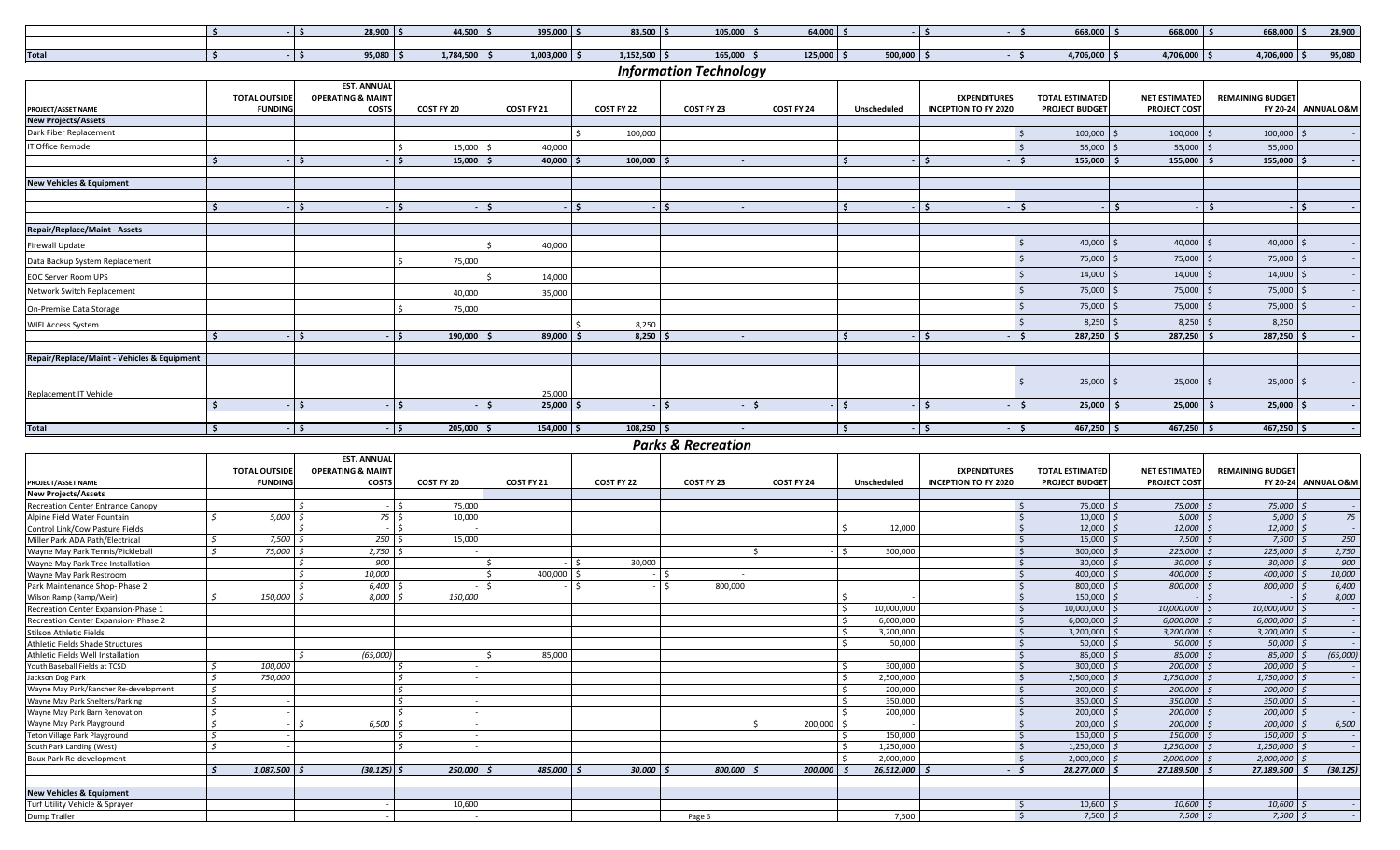| Boom Arm/Flair Attachment                   |                   |                    |                |                |                          |                   |           | -Ś                        | 25,000                  | $25,000$ \$                  | $25,000$ \$              |  |
|---------------------------------------------|-------------------|--------------------|----------------|----------------|--------------------------|-------------------|-----------|---------------------------|-------------------------|------------------------------|--------------------------|--|
|                                             |                   |                    |                |                | 25,000                   |                   |           |                           |                         |                              |                          |  |
| <b>Buffalo Blower</b>                       |                   |                    | 10,000         |                |                          |                   |           | l \$                      | 10,000                  | $10,000$ \$                  | $10,000$ \$              |  |
| Piston Bulley/Pana                          |                   |                    |                | $\circ$        |                          |                   | 150,000   | I\$                       | 150,000                 | 150,000 \$                   | $150,000$ \$             |  |
| Sandpro attachment                          |                   |                    |                |                | 20,000                   |                   |           | -Ś                        | 20,000                  | $20,000$ \$                  | $20,000$ \$              |  |
|                                             |                   |                    |                |                |                          |                   |           |                           |                         |                              |                          |  |
| Trash Trailer                               |                   |                    |                |                | 13,000                   |                   |           | l S                       | 13,000                  | $13,000$ \$                  | $13,000$ \$              |  |
| Mechanic Service Vehicle                    |                   |                    |                |                |                          |                   | 80,000    |                           | 80,000                  | 80,000                       | 80,000 \$                |  |
| 2-ton Forestry Vehicle                      |                   |                    |                |                |                          |                   | 140,000   | l S                       | 140,000                 | $140,000$ \$                 | 140,000 \$               |  |
| Man Lift                                    |                   |                    |                |                |                          | 80,000            | $\Omega$  | $\mathsf{S}$              | 80,000                  | 80,000                       | 80,000 \$                |  |
|                                             |                   |                    |                |                |                          |                   |           |                           |                         |                              |                          |  |
| Komatsu Broom                               |                   |                    |                |                |                          |                   | 60,000    |                           | 60,000                  | $60,000$ \$                  | $60,000$ \$              |  |
| Program Transit Vehicle                     |                   |                    |                |                |                          |                   | 20,000    |                           | 20,000                  | 20,000                       | 20,000 \$                |  |
| Rec Center Stand Up Paddleboards            |                   |                    |                |                |                          |                   | 10,000    | l S                       | 10,000                  | 10,000                       | $10,000$ \$              |  |
|                                             | $\leq$            |                    |                |                |                          |                   |           |                           |                         |                              |                          |  |
|                                             |                   | $10,600$ \$<br>l s | $10,000$ \$    |                | 58,000                   | 80,000            | 467,500   | $\mathsf{S}$              | 626,100                 | 626,100                      | $626,100$ \$             |  |
|                                             |                   |                    |                |                |                          |                   |           |                           |                         |                              |                          |  |
| <b>Repair/Replace/Maint - Assets</b>        |                   |                    |                |                |                          |                   |           |                           |                         |                              |                          |  |
|                                             |                   | \$85,000           |                |                |                          |                   |           |                           | 85,000                  | 85,000                       | 85,000 \$                |  |
| Recreation Center Rutonda Repair            |                   |                    |                |                |                          |                   |           |                           |                         |                              |                          |  |
| Rec. Center Lap pool Re-plaster             |                   | IS.                |                | 90,000         |                          |                   |           | -S                        | 90,000                  | 90,000                       | $90,000$ \$              |  |
| Seal coat-Yokel and Emily's Pond            |                   | 8,000              |                |                |                          |                   |           |                           | 8,000                   | 8,000                        | $8,000$ \$               |  |
| Trash Rec. Lid Replacement                  | 2,000             | 12,000             |                |                |                          |                   |           |                           | 12,000                  | 10,000                       | $10,000$ \$              |  |
|                                             |                   | - 15               |                |                |                          |                   |           | ∣ \$                      |                         |                              |                          |  |
| Miller Park Playground                      |                   |                    | $\overline{0}$ | 125,000        |                          |                   |           |                           | 125,000                 | 125,000                      | $125,000$ \$             |  |
| Town Square Boardwalk                       |                   | $ \zeta$           |                |                |                          |                   | 85,000    | 0 <sup>5</sup>            | 85,000                  | 85,000                       | $85,000$ \$              |  |
| HS Tennis Court Re-surface                  | 12,500            | - I S              | 25,000         |                |                          |                   |           |                           | 25,000                  | 12,500                       | $12,500$ \$              |  |
| Owen Bircher Volleyball Court               |                   | $\leq$             |                | 20,000         |                          |                   |           |                           | 20,000                  | $20,000$ \$                  | $20,000$ \$              |  |
|                                             |                   |                    |                |                |                          |                   |           |                           |                         |                              |                          |  |
| Powderhorn Playground                       |                   |                    | $\overline{0}$ | $\mathbf 0$    | 135,000                  |                   |           | l \$                      | 135,000                 | $135,000$ \$                 | $135,000$ \$             |  |
| Miller Park Court Re-surface                |                   |                    | $\overline{0}$ |                |                          | 20,000            |           | l\$                       | 20,000                  | 20,000                       | $20,000$ \$              |  |
| <b>Boulder Park Renovation</b>              |                   |                    | 50,000         |                |                          |                   |           | l S                       | 50,000                  | $50,000$ \$                  | $50,000$ \$              |  |
|                                             |                   |                    |                |                |                          |                   |           |                           | 25,000                  | $25,000$ \$                  | $25,000$ \$              |  |
| Alta Park Irrigation                        |                   |                    | 25,000         |                |                          |                   |           | l\$                       |                         |                              |                          |  |
| Baux Park playground                        |                   |                    | $\Omega$       | $\mathbf 0$    |                          | 145,000           |           | S.                        | 145,000                 | 145,000                      | 145,000 \$               |  |
| Rec Center Pool Heat Exchangers             |                   |                    | 30,000         | $\mathbf{0}$   |                          |                   |           | l S                       | 30,000                  | 30,000                       | $30,000$ \$              |  |
|                                             |                   |                    | $\Omega$       | 40,000         |                          |                   |           | l S                       | 40,000                  | 40,000                       | $40,000$ \$              |  |
| Owen Bircher Fence                          |                   |                    |                |                |                          |                   |           |                           |                         |                              |                          |  |
| Yokel Restroom                              |                   |                    | 25,000         |                |                          |                   |           |                           | 25,000                  | $25,000$ \$                  | $25,000$ \$              |  |
| Miller Park Restroom Partitions             |                   | 15,000             | $\overline{0}$ |                |                          |                   |           |                           | 15,000                  | $15,000$ \$                  | 15,000 \$                |  |
| Rec. Center locker room air handlers        |                   |                    | $\mathbf 0$    | $\overline{0}$ |                          | 60,000            |           | l S                       | 60,000                  | 60,000                       | $60,000$ \$              |  |
|                                             |                   |                    |                |                |                          |                   |           |                           |                         |                              |                          |  |
| Rec. Center Smoke Detector Replacement      |                   |                    | 15.000         | $\mathbf{0}$   |                          |                   |           |                           | 15,000                  | 15,000                       | 15,000 \$                |  |
| Recreation Center Fire Sprinkler heads      |                   | 15,000             | 10,000         | 25,000         |                          |                   |           |                           | 50,000                  | 50,000                       | 50,000 \$                |  |
| Rec. Center Crawl Space/Duct Cleaning       |                   | 25,000<br>l S      | 40,000         | 25,000         |                          |                   |           | -Ś                        | 90,000                  | 90,000                       | $90,000$ \$              |  |
|                                             |                   |                    | $\Omega$       |                |                          |                   |           |                           | 24,000                  | 24,000                       | $24,000$ \$              |  |
| Rec Center Wood Floor Refinish              |                   |                    |                | 18,000         | 6,000                    |                   |           |                           |                         |                              |                          |  |
| Rec Center Pool Filter                      |                   |                    | 25,000         | 40,000         |                          |                   |           | -S                        | 65,000                  | 65,000                       | 65,000 \$                |  |
| Rec Center Pool Air handlers                |                   | 50,000             | $\mathbf 0$    | $\Omega$       |                          |                   |           |                           | 50,000                  | 50,000                       | $50,000$ \$              |  |
|                                             |                   |                    | $\overline{0}$ | 15,000         |                          |                   |           |                           | 15,000                  | 15,000                       | $15,000$ \$              |  |
| Rec Center Domestic Heat Exchanger          |                   |                    |                |                |                          |                   |           |                           |                         |                              |                          |  |
| Rec. Center Domestic Backflow Prevention    |                   |                    | $\Omega$       | $\Omega$       |                          | 12,000            | $\Omega$  |                           | 12,000                  | 12,000                       | $12,000 \leq$            |  |
| Owen Bircher Dasher Boards                  |                   |                    | $\mathbf{0}$   | $\mathbf 0$    | 65,000                   |                   |           |                           | 65,000                  | 65,000                       | 65,000 \$                |  |
|                                             |                   |                    |                |                |                          |                   |           |                           |                         |                              |                          |  |
|                                             |                   |                    |                |                |                          |                   |           |                           | 65,000                  | 65,000                       | 65,000 \$                |  |
| Owen Bircher Warming Hut                    |                   |                    | $\overline{0}$ | $\mathbf{0}$   | 65,000                   |                   |           |                           |                         |                              |                          |  |
|                                             |                   |                    | $\overline{0}$ | $\overline{0}$ |                          |                   | 145,000   | l s                       | 145,000                 | 145,000                      | 145,000 \$               |  |
| Rangeview Playground                        |                   |                    |                |                |                          |                   |           |                           |                         |                              |                          |  |
| Synthetic Field Replacement                 | 300,000           |                    | $\overline{0}$ | $\circ$        |                          |                   | 600,000   | $0 \mid 5$                | 600,000                 | 300,000                      | $300,000$ \$             |  |
| Garaman Restroom                            |                   |                    | $\mathbf 0$    |                |                          | 125,000           | $\Omega$  | l S                       | 125,000                 | $125,000$ \$                 | $125,000$ \$             |  |
| Miller Park Restroom Renovation             |                   |                    | $\overline{0}$ |                |                          | 75,000            | $\Omega$  | l \$                      | 75,000                  | 75,000 \$                    | 75,000 \$                |  |
|                                             |                   |                    |                |                |                          |                   |           |                           |                         |                              |                          |  |
| <b>TCSD Field Irrigation</b>                | 106,500           |                    | 13,000         |                |                          |                   | 200,000   |                           | 213,000                 | 106,500                      | $106,500$ \$             |  |
| <b>Infield Material Replacement</b>         |                   | 12,000             | $\mathbf{0}$   |                |                          |                   |           |                           | 12,000                  | $12,000$ \$                  | $12,000$ \$              |  |
|                                             | 421,000<br>$\leq$ | $-15$<br>222,000   | 258,000        | 398,000 \$     | 271,000                  | 437,000           | 1,030,000 | $-15$                     | 2,616,000               | 2,195,000                    | $2,195,000$ \$           |  |
|                                             |                   |                    |                |                |                          |                   |           |                           |                         |                              |                          |  |
|                                             |                   |                    |                |                |                          |                   |           |                           |                         |                              |                          |  |
| Repair/Replace/Maint - Vehicles & Equipment |                   |                    |                |                |                          |                   |           |                           |                         |                              |                          |  |
| 15 Passenger Van                            |                   |                    |                |                |                          | 45,000            |           |                           | 45,000                  | 45,000                       | 45,000                   |  |
| Gooseneck Trailer                           |                   | 13,000             |                |                |                          |                   |           |                           | 13,000                  | 13,000                       | 13,000 \$                |  |
|                                             |                   |                    |                |                |                          |                   |           |                           |                         |                              |                          |  |
| Kayaks and Paddleboards                     |                   | 8,000              |                |                |                          |                   |           |                           | 8,000                   | $8,000$ \$                   | $8,000$ \$               |  |
| 1/2 Ton Pick-up                             |                   | 30,000             |                |                |                          |                   |           | Ŝ.                        | 30,000                  | $30,000$ \$                  | $30,000$ \$              |  |
| Rec. Center Lobby Furniture                 |                   | 18,000             |                |                |                          |                   |           | l\$                       | 18,000                  | $18,000$ \$                  | $18,000$ \$              |  |
| 1/2 Ton Pick-up                             |                   |                    |                |                |                          | 30,000            |           | S.                        | 30,000                  | $30,000$ \$                  | $30,000$ \$              |  |
|                                             |                   |                    |                |                |                          |                   |           |                           |                         |                              |                          |  |
| Toro Sand Pro                               |                   | 25,000             |                |                |                          |                   |           | $\ddot{\circ}$            | 25,000                  | $25,000$ \$                  | $25,000$ \$              |  |
| 1/2 Ton Pick-up                             |                   | 30,000             |                |                |                          |                   |           |                           | 30,000                  | $30,000$ \$                  | $30,000$ \$              |  |
| <b>Turf Tractor</b>                         |                   |                    | 75,000         |                |                          |                   |           | Ŝ.                        | 75,000                  | 75,000 \$                    | 75,000 \$                |  |
|                                             |                   |                    |                |                |                          |                   |           |                           |                         |                              |                          |  |
| 1/2 Ton Pick-up                             |                   |                    | 30,000         |                |                          |                   |           | $\mathsf{S}$              | 30,000                  | $30,000$ \$                  | $30,000$ \$              |  |
| 1/2 Ton Pick-up                             |                   |                    | 30,000         |                |                          |                   |           | l \$                      | 30,000                  | $30,000$ \$                  | $30,000$ \$              |  |
| Piston Bulley                               |                   |                    | $\Omega$       | 175,000        |                          |                   |           | $\mathsf{S}$              | 175,000                 | 175,000 \$                   | $175,000$ \$             |  |
| Midsized Pick-up                            |                   |                    |                | $\mathbf 0$    |                          |                   |           | $\mathsf{S}$              | 30,000                  | $30,000$ \$                  | $30,000$ \$              |  |
|                                             |                   |                    |                |                | 30,000                   |                   |           |                           |                         |                              |                          |  |
| Midsized Pick-up                            |                   |                    |                | $\mathbf 0$    | 30,000                   |                   |           | $\ddot{\circ}$            | 30,000                  | $30,000$ \$                  | $30,000$ \$              |  |
| 1/2 Ton Pick-up                             |                   |                    |                | 30,000         |                          |                   |           | $\frac{1}{2}$             | 30,000                  | $30,000$ \$                  | $30,000$ \$              |  |
| Ex-Mark mower                               |                   |                    |                | 25,000         |                          |                   |           | I\$                       | 25,000                  | $25,000$ \$                  | $25,000$ \$              |  |
|                                             |                   |                    |                |                |                          |                   |           |                           |                         |                              |                          |  |
| Holder c250<br>Toolcat                      |                   | \$                 |                |                | 130,000<br>Page 7 70,000 | 130,000<br>70,000 |           | $\frac{1}{2}$<br><b>S</b> | 260,000<br>$140,000$ \$ | $260,000$ \$<br>$140,000$ \$ | 260,000 \$<br>140,000 \$ |  |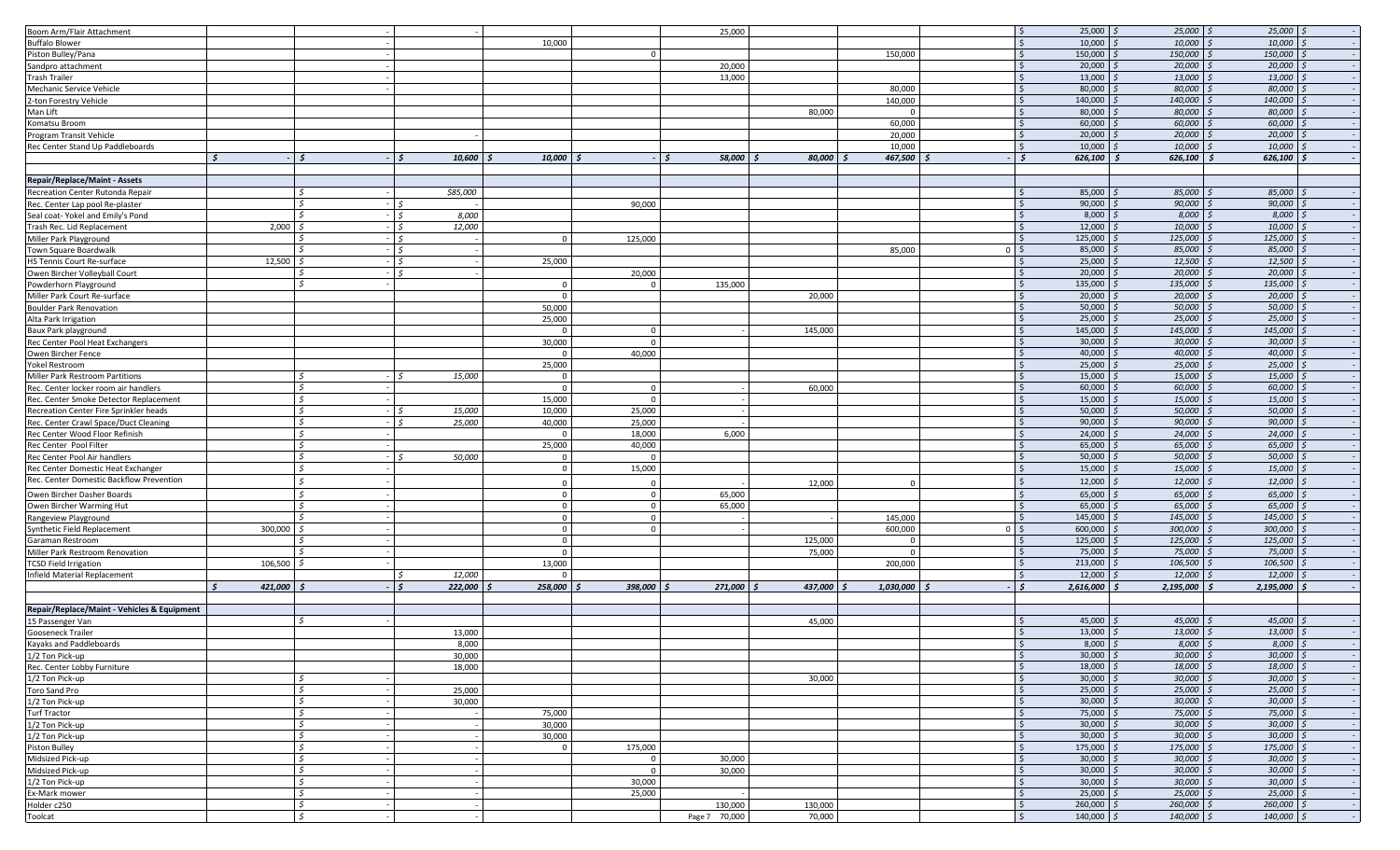| Park Div. SUV                                           |                       |                              |              | $\Omega$       |              | 30.000               |                      |               |                             | 30,000                  | $30,000$ $\degree$   | 30,000                  |                     |
|---------------------------------------------------------|-----------------------|------------------------------|--------------|----------------|--------------|----------------------|----------------------|---------------|-----------------------------|-------------------------|----------------------|-------------------------|---------------------|
| 1 Ton Dump Truck                                        |                       |                              |              |                | 50.000       |                      |                      |               |                             | 50,000                  | 50,000               | 50,000                  |                     |
| Diving Board                                            |                       |                              |              |                |              | 7,000                |                      |               |                             | 7,000                   | 7,000                | 7,000                   | $\sim$              |
| Rec Center Score Board                                  |                       |                              |              |                |              |                      | 6,000                |               |                             | 6,000                   | 6,000                | 6,000                   |                     |
| <b>Rec Center Chlorinators</b>                          |                       |                              |              |                |              |                      | 16,000               | $\Omega$      |                             | 16,000                  | 16,000               | 16,000                  |                     |
| <b>Gymnasium Curtain</b>                                |                       |                              |              |                |              |                      | 25,000               |               |                             | 25,000                  | 25,000               | 25,000                  |                     |
|                                                         | $\ddot{\phantom{1}}$  |                              | 124,000      | 135,000        | 280,000      | $297,000$ $\sqrt{5}$ | $322,000$ \$         |               |                             | 1,158,000               | 1,158,000            | 1,158,000               |                     |
|                                                         |                       |                              |              |                |              |                      |                      |               |                             |                         |                      |                         |                     |
| <b>Total</b>                                            | $1,508,500$ \$<br>l s | $(30, 125)$ \$               | $606,600$ \$ | 888,000 \$     | $708,000$ \$ | $1,426,000$ \$       | $1,039,000$ \$       | 28,009,500 \$ |                             | $32,677,100$ \$<br>$-5$ | $31,168,600$ \$      | 31,168,600              | (30, 125)           |
|                                                         |                       |                              |              |                |              | Pathways             |                      |               |                             |                         |                      |                         |                     |
|                                                         |                       | <b>EST. ANNUAL</b>           |              |                |              |                      |                      |               |                             |                         |                      |                         |                     |
|                                                         | <b>TOTAL OUTSIDE</b>  | <b>OPERATING &amp; MAINT</b> |              |                |              |                      |                      |               | <b>EXPENDITURES</b>         | <b>TOTAL ESTIMATED</b>  | <b>NET ESTIMATED</b> | <b>REMAINING BUDGET</b> |                     |
| PROJECT/ASSET NAME                                      | <b>FUNDING</b>        | <b>COSTS</b>                 | COST FY 20   | COST FY 21     | COST FY 22   | COST FY 23           | COST FY 24           | Unscheduled   | <b>INCEPTION TO FY 2019</b> | <b>PROJECT BUDGET</b>   | <b>PROJECT COST</b>  |                         | FY 20-24 ANNUAL O&M |
| <b>New Projects/Assets</b>                              |                       |                              |              |                |              |                      |                      |               |                             |                         |                      |                         |                     |
| WY22 Wilson to Snake River                              |                       | 7,357                        | 1,700,000    |                |              |                      |                      |               | 75,000                      | 1,775,000               | 1,775,000            | 1,700,000               | 7,357               |
| South 89 (South Section) - Swinging Bridge to Hoback \$ | 436,536               | 14,533                       | 500,000      | 590,320        |              |                      |                      |               | 50,000                      | 1,140,320               | 703,784              | 653,784                 | 14,533              |
| Teton Pass - State Line to Trail Creek                  | 1,131,107             | 1,532                        | 1,249,980    |                |              |                      |                      |               | 143,802                     | 1,393,782               | 262,675              | 118,873                 | 1,532               |
| Teton Pass - Trail Creek to Summit - NEPA, Planning, a  | 248,848               |                              | 125,000      | 150,000        |              |                      |                      |               |                             | 275,000                 | 26,152               | 26,152                  |                     |
| Tribal Trails Path - South Park to Lakota               |                       | 817                          | 10,000       | 160,000 \$     | 150,000      |                      |                      |               |                             | 320,000                 | 320,000              | 320,000                 | 817                 |
| WY390 GTNP Connector                                    |                       | 1,195                        | 150,000      | 150,000        |              |                      |                      |               |                             | 300,000                 | 300,000              | 300,000                 | 1,195               |
|                                                         | 1,816,491             | 25,434                       | 3,734,980    | $1,050,320$ \$ | $150,000$ \$ |                      | $\ddot{\phantom{1}}$ | ∣ \$          | l s<br>268,802              | 5,204,102               | 3,387,611            | 3,118,809               | 25,434              |
| <b>New Vehicles &amp; Equipment</b>                     |                       |                              |              |                |              |                      |                      |               |                             |                         |                      |                         |                     |
| Superior Broom Sweeper                                  |                       |                              |              |                |              |                      |                      |               |                             | 55,000                  | 55,000               | 55,000                  | 4,500               |
|                                                         |                       | 4,500                        |              | 55,000         |              |                      |                      |               |                             |                         |                      |                         |                     |
|                                                         |                       | 4,500                        |              | 55,000         |              | $-1$ \$              |                      | l s           | $\mathsf{L}$                | 55,000                  | 55,000               | 55,000                  | 4,500               |
| <b>Repair/Replace/Maint - Assets</b>                    |                       |                              |              |                |              |                      |                      |               |                             |                         |                      |                         |                     |
| <b>Capital Repairs</b>                                  | 185,820               |                              | 36,050       | 37,132         | 38,245       | 39,393               | 40,575               |               |                             | 191,395                 | 5,575                | 5,575                   |                     |
| Sealcoating and Asphalt Repair                          | 1,094,100             |                              | 206,000      | 212,200        | 218,600      | 225,200              | 232,100              |               |                             | 1,094,100               |                      |                         |                     |
| <b>Striping and Signage</b>                             | 82,027                |                              | 15,450       | 15,914         | 16,391       | 16,883               | 17,389               |               |                             | 82,027                  |                      |                         |                     |
| Melody Ranch Pathway Internal Repairs                   | $\Omega$              |                              | 30,000       |                |              |                      |                      |               | 40.000                      | 70,000                  | 70,000               | 30,000                  |                     |
| Henry's Trail Resurfacing                               | $\Omega$              |                              |              |                |              |                      |                      | 100,000       |                             | 100,000                 | 100,000              | 100,000                 |                     |
| R Park Additional Culvert                               | $\Omega$              |                              | 15,000       |                |              |                      |                      |               |                             | 15,000                  | 15,000               | 15,000                  |                     |
| North Path Flood Mitigation                             |                       | $975$ \$                     | 15,000       | 250,000        |              |                      |                      |               |                             | 265,000                 | $265,000$ \$         | $265,000$ \$            | 975                 |

| North Path Flood Mitigation                 |                | $975$ .     | 15,000 \$      | 250,000        |              |              |              |              |                        | 265,000 \$         | $265,000$ \$  | 265,000            | 975    |
|---------------------------------------------|----------------|-------------|----------------|----------------|--------------|--------------|--------------|--------------|------------------------|--------------------|---------------|--------------------|--------|
|                                             | $1,361,947$ \$ | $975$ \$    | 317,500 \$     | $515,246$ \$   | $273,236$ \$ | $281,476$ \$ | 290,064      | $100,000$ \$ | $40,000$ $\frac{1}{2}$ | $1,817,522$ $\mid$ | $455,575$ \$  | 415,575            | 975    |
|                                             |                |             |                |                |              |              |              |              |                        |                    |               |                    |        |
| Repair/Replace/Maint - Vehicles & Equipment |                |             |                |                |              |              |              |              |                        |                    |               |                    |        |
| Pathways Vehicle                            |                | 750         |                | 35,000         |              |              |              |              |                        | $35,000$ ;         | 35,000        | 35,000             | 750    |
|                                             |                | 750         |                | $35,000$   \$  |              |              |              |              |                        | 35,000             | $35,000$   \$ | 35,000             | 750    |
|                                             |                |             |                |                |              |              |              |              |                        |                    |               |                    |        |
| <b>Total</b>                                | 3,178,438      | $31,659$ \$ | $4,052,480$ \$ | $1,655,566$ \$ | 423,236 \$   | $281,476$ \$ | $290,064$ \$ | $100,000$ \$ | 308,802 \$             | $7,111,624$ \$     | 3,933,186     | $3,624,384$ $\mid$ | 31,659 |
|                                             |                |             |                |                | $-1$         | .            |              |              |                        |                    |               |                    |        |

*Planning & Building*

|                                             | <b>TOTAL OUTSIDE</b> | <b>EST. ANNUAL</b><br><b>OPERATING &amp; MAINT</b> |                   |            |                   |                   |            |             | <b>EXPENDITURES</b>         | <b>TOTAL ESTIMATED</b> | NET ESTIMATED       | <b>REMAINING BUDGET</b> |                                |
|---------------------------------------------|----------------------|----------------------------------------------------|-------------------|------------|-------------------|-------------------|------------|-------------|-----------------------------|------------------------|---------------------|-------------------------|--------------------------------|
| PROJECT/ASSET NAME                          | <b>FUNDING</b>       | <b>COSTS</b>                                       | <b>COST FY 20</b> | COST FY 21 | <b>COST FY 22</b> | <b>COST FY 23</b> | COST FY 24 | Unscheduled | <b>INCEPTION TO FY 2020</b> | <b>PROJECT BUDGET</b>  | <b>PROJECT COST</b> |                         | <b>FY 20-24 ANNUAL O&amp;M</b> |
| <b>New Projects/Assets</b>                  |                      |                                                    |                   |            |                   |                   |            |             |                             |                        |                     |                         |                                |
| Administration Building 2nd floor remodel   |                      |                                                    |                   |            |                   |                   |            | TBD         |                             |                        |                     |                         |                                |
|                                             |                      |                                                    |                   |            |                   |                   |            |             |                             |                        |                     |                         |                                |
|                                             |                      | -5                                                 |                   |            |                   |                   |            |             |                             |                        |                     |                         |                                |
|                                             |                      |                                                    |                   |            |                   |                   |            |             |                             |                        |                     |                         |                                |
| <b>New Vehicles &amp; Equipment</b>         |                      |                                                    |                   |            |                   |                   |            |             |                             |                        |                     |                         |                                |
|                                             |                      |                                                    |                   |            |                   |                   |            |             |                             |                        |                     |                         |                                |
|                                             |                      |                                                    |                   |            |                   |                   |            |             |                             |                        |                     |                         |                                |
|                                             |                      |                                                    |                   |            |                   |                   |            |             |                             |                        |                     |                         |                                |
| <b>Repair/Replace/Maint - Assets</b>        |                      |                                                    |                   |            |                   |                   |            |             |                             |                        |                     |                         |                                |
|                                             |                      |                                                    |                   |            |                   |                   |            |             |                             |                        |                     |                         |                                |
|                                             |                      |                                                    |                   |            |                   |                   |            |             |                             |                        |                     |                         |                                |
|                                             |                      |                                                    |                   |            |                   |                   |            |             |                             |                        |                     |                         |                                |
| Repair/Replace/Maint - Vehicles & Equipment |                      |                                                    |                   |            |                   |                   |            |             |                             |                        |                     |                         |                                |
| Replace Equinox                             |                      |                                                    | 28,500            |            |                   |                   |            |             |                             | $28,500$ \$            | 28,500              | 28,500                  |                                |
|                                             |                      | - 5                                                | 28,500            |            |                   |                   |            |             |                             | 28,500                 | 28,500              | $28,500$ \$             |                                |
|                                             |                      |                                                    |                   |            |                   |                   |            |             |                             |                        |                     |                         |                                |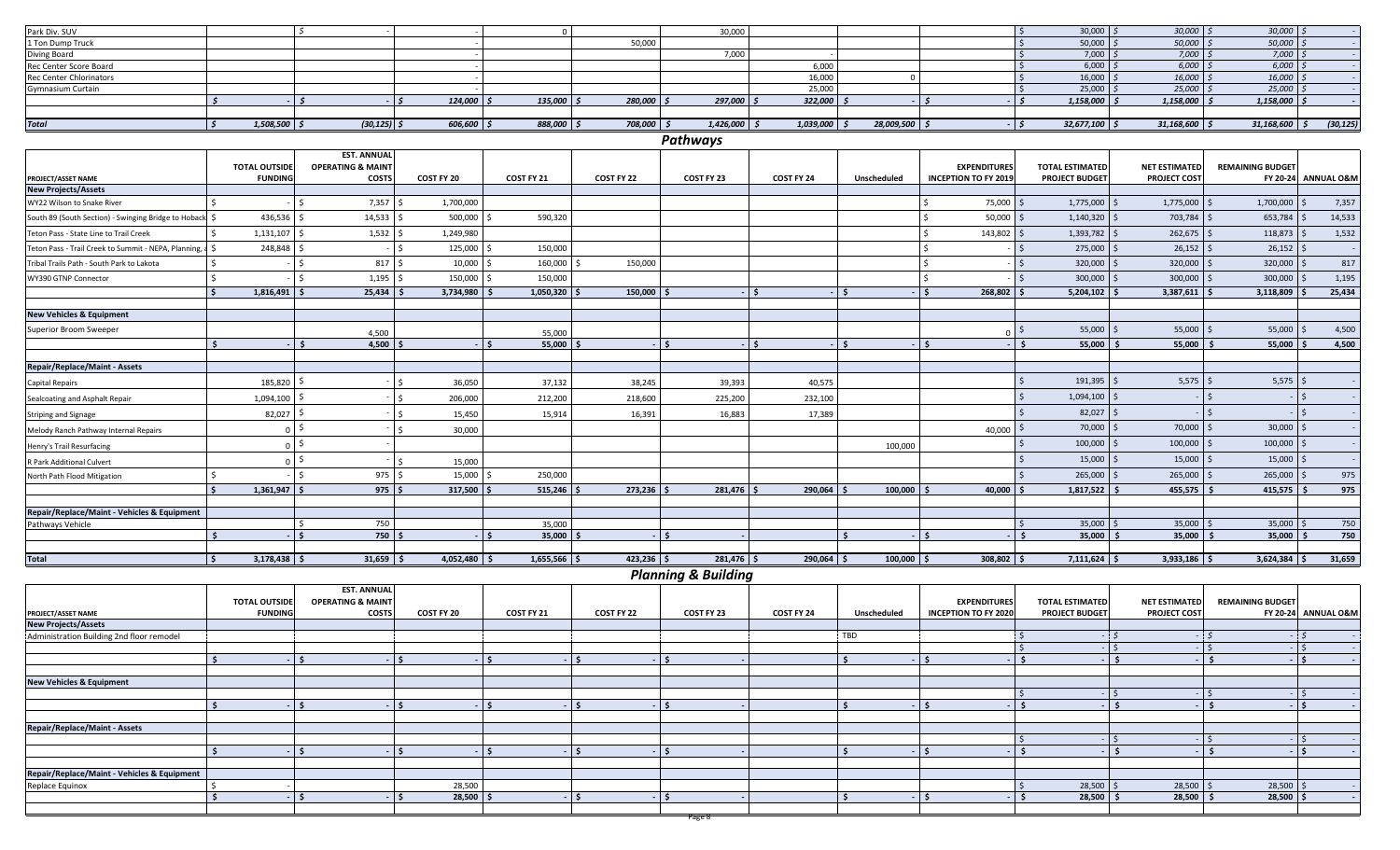| <u>Total</u>                                | ΙSΙ                                    | $-15$                                         | $-15$<br>$28,500$   \$ |                | $-15$<br>- 15 |                      |              | IS          | $-15$                                              | $-15$<br>$28,500$   \$                          | $28,500$   \$                 | 28,500   \$                         | $\sim$ $-$            |
|---------------------------------------------|----------------------------------------|-----------------------------------------------|------------------------|----------------|---------------|----------------------|--------------|-------------|----------------------------------------------------|-------------------------------------------------|-------------------------------|-------------------------------------|-----------------------|
|                                             |                                        |                                               |                        |                |               | Road & Levee Fund 18 |              |             |                                                    |                                                 |                               |                                     |                       |
| PROJECT/ASSET NAME                          | <b>TOTAL OUTSIDE</b><br><b>FUNDING</b> | <b>EST. ANNUAL OPERATING</b><br>& MAINT COSTS | COST FY 20             | COST FY 21     | COST FY 22    | COST FY 23           | COST FY 24   | Unscheduled | <b>EXPENDITURES</b><br><b>INCEPTION TO FY 2020</b> | <b>TOTAL ESTIMATED</b><br><b>PROJECT BUDGET</b> | NET ESTIMATED PROJECT<br>COST | <b>REMAINING BUDGET</b><br>FY 20-24 | <b>ANNUAL O&amp;M</b> |
| <b>New Projects/Assets</b>                  |                                        |                                               |                        |                |               |                      |              |             |                                                    |                                                 |                               |                                     |                       |
|                                             |                                        |                                               |                        |                |               |                      |              |             |                                                    |                                                 |                               |                                     |                       |
|                                             |                                        |                                               |                        |                |               |                      |              |             |                                                    |                                                 |                               |                                     |                       |
|                                             |                                        |                                               |                        |                |               |                      |              |             |                                                    |                                                 |                               |                                     |                       |
| <b>New Vehicles &amp; Equipment</b>         |                                        |                                               |                        |                |               |                      |              |             |                                                    |                                                 |                               |                                     |                       |
|                                             |                                        |                                               |                        |                |               |                      |              |             |                                                    |                                                 |                               |                                     |                       |
|                                             |                                        |                                               |                        |                | Ŝ.            | ۰IS                  |              |             | $-15$                                              |                                                 |                               |                                     |                       |
|                                             |                                        |                                               |                        |                |               |                      |              |             |                                                    |                                                 |                               |                                     |                       |
| <b>Repair/Replace/Maint - Assets</b>        |                                        |                                               |                        |                |               |                      |              |             |                                                    |                                                 |                               |                                     |                       |
| County Road Chipseal & Fog Seal             |                                        |                                               | N/A                    | 1,100,000 N/A  |               | 900,000 N/A          |              |             |                                                    | $2,000,000$ \$                                  | 2,000,000                     | $2,000,000$ \$                      |                       |
| <b>County Road Sealcoats</b>                |                                        |                                               | 90,000                 | $90,000$ \$    | 90,000        | 90,000               | 90,000       |             |                                                    | 450,000 \$                                      | 450,000                       | 450,000 \$                          |                       |
| Safety Projects                             |                                        |                                               | 25.000                 | 25,000         | 25,000        | 25,000               | 25,000       |             |                                                    | 125,000                                         | 125,000                       | 125,000 \$                          |                       |
| <b>CRF Road Projects/Prof Services</b>      |                                        |                                               | 50,000                 | 50,000         | 50,000        | 50,000               | 50,000       |             |                                                    | 250,000                                         | 250,000                       | 250,000 \$                          |                       |
| <b>Batch Plant Road Improvements</b>        | 20,000                                 |                                               | 100,000                |                |               |                      |              |             |                                                    | 100,000 \$                                      | $80,000$ \$                   | 80,000 \$                           |                       |
| Swinging Bridge Design                      |                                        |                                               |                        | 65,000         | 65.000        |                      |              |             |                                                    | $130,000$ $\mid$ :                              | 130,000                       | $130,000$ \$                        |                       |
|                                             | 20,000                                 |                                               | 265,000                | 1,330,000      | 230,000       | 1,065,000            | 165,000      |             |                                                    | 3,055,000                                       | 3,035,000                     | $3,035,000$ $\approx$               |                       |
|                                             |                                        |                                               |                        |                |               |                      |              |             |                                                    |                                                 |                               |                                     |                       |
| Repair/Replace/Maint - Vehicles & Equipment |                                        |                                               |                        |                |               |                      |              |             |                                                    |                                                 |                               |                                     |                       |
|                                             |                                        |                                               |                        |                | $-15$         |                      |              |             | $-15$                                              |                                                 |                               |                                     |                       |
|                                             |                                        |                                               |                        |                |               |                      |              |             |                                                    |                                                 |                               |                                     |                       |
| <b>Total</b>                                | $20,000$ \$<br>I S                     |                                               | $265,000$ \$<br>I S    | $1,330,000$ \$ | $230,000$ \$  | $1,065,000$ \$       | $165,000$ \$ |             | $-5$                                               | $3,055,000$ \$<br>$-15$                         | $3,035,000$ \$                | $3,035,000$ \$                      |                       |
|                                             |                                        |                                               |                        |                |               |                      |              |             |                                                    |                                                 |                               |                                     |                       |
|                                             |                                        |                                               |                        |                |               | Road & Levee Fund 37 |              |             |                                                    |                                                 |                               |                                     |                       |
|                                             |                                        |                                               |                        |                |               |                      |              |             |                                                    |                                                 |                               |                                     |                       |

|                                             |                                        |                                                    |                                     |                                     |                                                 | $10000$ $\alpha$ Level 1 0110 J/  |                                                 |             |                                                    |                                                 |                                                   |                         |                                 |
|---------------------------------------------|----------------------------------------|----------------------------------------------------|-------------------------------------|-------------------------------------|-------------------------------------------------|-----------------------------------|-------------------------------------------------|-------------|----------------------------------------------------|-------------------------------------------------|---------------------------------------------------|-------------------------|---------------------------------|
| <b>PROJECT/ASSET NAME</b>                   | <b>TOTAL OUTSIDE</b><br><b>FUNDING</b> | <b>EST. ANNUAL OPERATING</b><br>& MAINT COSTS      | COST FY 20                          | COST FY 21                          | COST FY 22                                      | COST FY 23                        | COST FY 24                                      | Unscheduled | <b>EXPENDITURES</b><br><b>INCEPTION TO FY 2020</b> | <b>TOTAL ESTIMATED</b><br><b>PROJECT BUDGET</b> | NET ESTIMATED PROJECT REMAINING BUDGET FY<br>COST | 20-24                   | <b>ANNUAL O&amp;M</b>           |
| <b>New Projects/Assets</b>                  |                                        |                                                    |                                     |                                     |                                                 |                                   |                                                 |             |                                                    |                                                 |                                                   |                         |                                 |
| TC Stockpile Facility-Quarry Reclam.        |                                        | $5,000$ \$                                         | 800.000                             |                                     |                                                 |                                   |                                                 |             | 400.000 \$                                         | 1.200.000                                       | 1.200.000                                         | 800,000                 | 5.000                           |
|                                             |                                        | 5,000                                              | 800,000                             |                                     |                                                 |                                   |                                                 |             | $400,000$ \$                                       | $1,200,000$ \$                                  | $1,200,000$ \$                                    | 800,000                 | 5,000                           |
| <b>New Vehicles &amp; Equipment</b>         |                                        |                                                    |                                     |                                     |                                                 |                                   |                                                 |             |                                                    |                                                 |                                                   |                         |                                 |
| Mowing Sicklebar                            |                                        |                                                    | 8,500                               |                                     |                                                 |                                   |                                                 |             |                                                    | 8,500                                           | $8,500$ \$                                        | $8,500$ \$              |                                 |
| 1 Ton Work Truck                            |                                        |                                                    |                                     | 50,000                              |                                                 |                                   |                                                 |             |                                                    | 50.000                                          | $50.000$ S                                        | $50.000$ \$             |                                 |
|                                             |                                        |                                                    | 8,500                               | 50,000                              |                                                 |                                   |                                                 |             |                                                    | 58,500                                          | $58,500$ \$                                       | $58,500$ \$             |                                 |
| Repair/Replace/Maint - Assets               |                                        |                                                    |                                     |                                     |                                                 |                                   |                                                 |             |                                                    |                                                 |                                                   |                         |                                 |
| Moulton Loop Paving                         |                                        | 9,500                                              | 500,000                             |                                     |                                                 |                                   |                                                 |             |                                                    | 500,000                                         | 500,000                                           | 500,000                 | 9,500                           |
| Lower Ski Hill Mill & Overlav               |                                        | 140.000                                            |                                     | 700.000                             |                                                 |                                   |                                                 |             |                                                    | 700,000                                         | 700,000                                           | 700,000                 | 140,000                         |
| Spring Gulch South End Mill & Overlay       |                                        | 104.000                                            |                                     |                                     | 700.000                                         |                                   |                                                 |             |                                                    | 700.000                                         | 700.000                                           | 700,000                 | 104.000                         |
| Swinging Bridge Road Paving                 |                                        | 2,400                                              |                                     |                                     |                                                 | 125,000                           |                                                 |             |                                                    | 125,000                                         | $125,000$ \$                                      | 125,000                 | 2,400                           |
| Parking Lot Sealing                         |                                        | 4.500                                              |                                     |                                     |                                                 | 100.000                           |                                                 |             |                                                    | 100,000                                         | $100,000$ \$                                      | 100,000                 | 4,500                           |
| <b>Swinging Bridge Replacement</b>          | 2,756,325                              | 2,000                                              |                                     |                                     |                                                 | 3.046.000                         |                                                 |             |                                                    | 3.046.000                                       | 289,675 \$                                        | 289.675                 | 2.000                           |
| Kaufman Lane Reconstruction                 |                                        |                                                    |                                     |                                     |                                                 |                                   | 300.000                                         |             |                                                    | 300,000                                         | 300,000 \$                                        | 300,000                 |                                 |
| SGR bridge to Trap Club, puly, & paye.      |                                        | 104,000                                            |                                     |                                     |                                                 |                                   | 1.500.000                                       |             |                                                    | 1.500.000                                       | 1.500.000 \$                                      | 1.500.000               | 104.000                         |
|                                             | 2,756,325                              | 366,400                                            | 500,000                             | 700,000                             | 700,000                                         | 3,271,000                         | 1,800,000                                       |             |                                                    | $6,971,000$                                     | $4,214,675$ \$                                    | $4,214,675$ \$          | 366,400                         |
| Repair/Replace/Maint - Vehicles & Equipment |                                        |                                                    |                                     |                                     |                                                 |                                   |                                                 |             |                                                    |                                                 |                                                   |                         |                                 |
|                                             |                                        |                                                    |                                     |                                     |                                                 |                                   |                                                 |             |                                                    |                                                 |                                                   |                         |                                 |
|                                             |                                        |                                                    |                                     |                                     |                                                 |                                   |                                                 |             |                                                    |                                                 |                                                   |                         |                                 |
| Total                                       | $2,756,325$ \$<br>Is.                  | $371,400$ \$                                       | $1,308,500$ \$                      | $750,000$ \$                        | $700,000$ \$                                    | $3,271,000$ \$                    | $1,800,000$ \$                                  |             | $400,000$ \$<br>$-15$                              | $8,229,500$ \$                                  | $5,473,175$ \$                                    | $5,073,175$ \$          | 371,400                         |
|                                             |                                        |                                                    |                                     |                                     |                                                 | <b>Sheriff's Office</b>           |                                                 |             |                                                    |                                                 |                                                   |                         |                                 |
|                                             | <b>TOTAL OUTSIDE</b>                   | <b>EST. ANNUAL</b><br><b>OPERATING &amp; MAINT</b> | the contract of the contract of the | the contract of the contract of the | the contract of the contract of the contract of | the company's company's company's | the contract of the contract of the contract of | .           | <b>EXPENDITURES</b>                                | <b>TOTAL ESTIMATED</b>                          | <b>NET ESTIMATED</b>                              | <b>REMAINING BUDGET</b> | the contract of the contract of |

**PROJECT/ASSET NAME New Projects/Assets FUNDING COSTS COST FY 20 COST FY 21 COST FY 22 COST FY 23 COST FY 24 Unscheduled INCEPTION TO FY 2020 PROJECT BUDGET PROJECT COST FY 20-24 ANNUAL O&M \$ - \$ - \$ - \$ - \$ - \$ - \$ - \$ - \$ - \$ - \$ - \$ - \$ - \$ - \$ - \$ - \$ - New Vehicles & Equipment \$ - \$ - \$ - \$ - \$ - \$ - \$ - \$ - \$ - \$ - \$ - \$ - \$ - \$ - \$ - \$ - \$ -**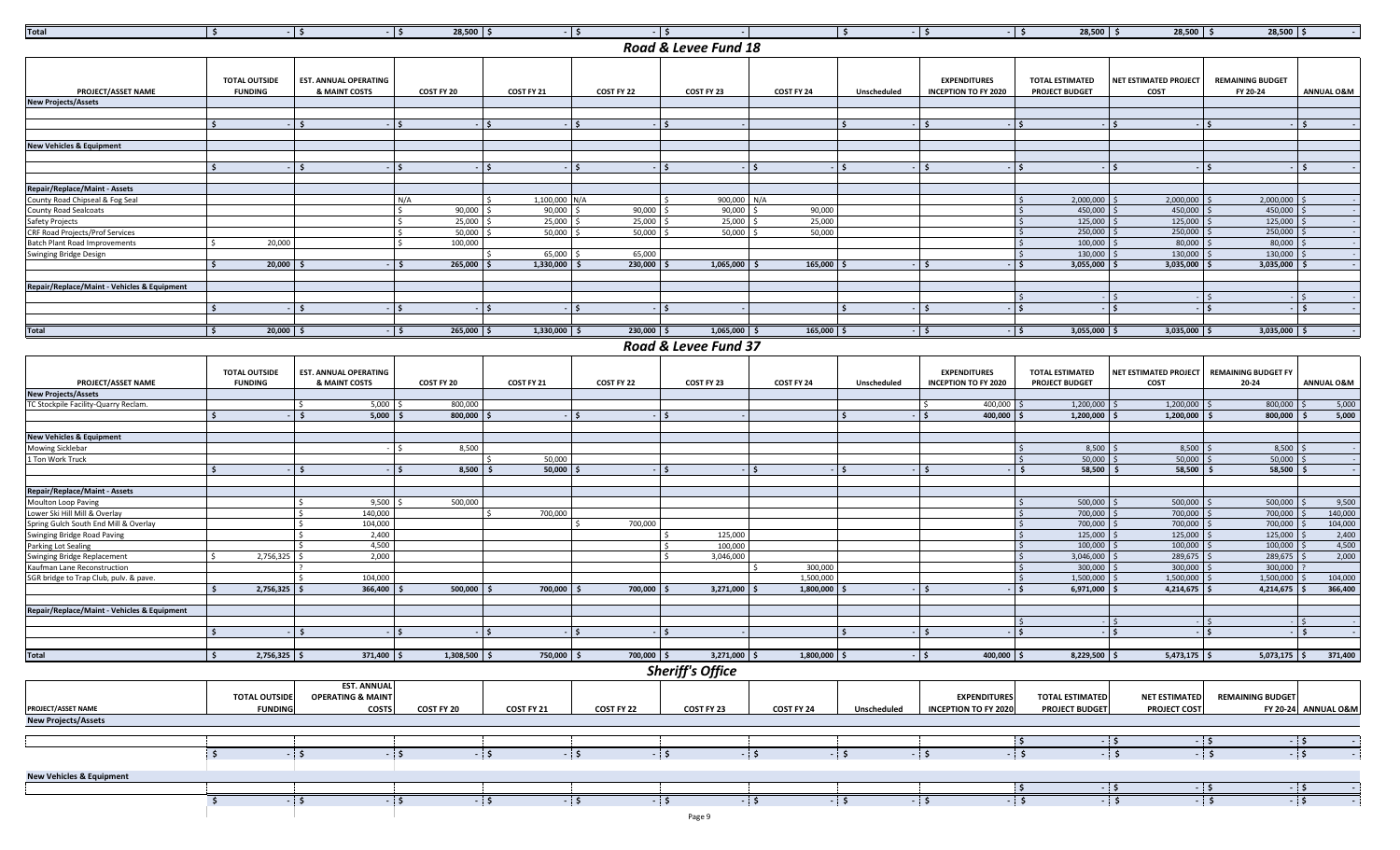| Repair/Replace/Maint - Assets                                 |                      |                              |                            |                 |                   |                                          |            |                    |                             |                                       |                      |                         |                     |
|---------------------------------------------------------------|----------------------|------------------------------|----------------------------|-----------------|-------------------|------------------------------------------|------------|--------------------|-----------------------------|---------------------------------------|----------------------|-------------------------|---------------------|
| <b>VMware Upgrade</b>                                         |                      |                              | : \$<br>40,000 \$          | $5,000$ \$      | $5,000$ \$        | $5,000$ \$                               | 5,000      |                    |                             | $60,000$ \$<br>: \$                   | $60,000$ \$          | 60,000 \$               |                     |
|                                                               | s.                   | ∣\$                          | $-5$<br>40,000 \$          | $5,000$ \$      | $5,000$ \$        | $5,000$ \$                               | $5,000$ \$ |                    | $-5$<br>- \$                | $60,000$ \$                           | $60,000$ \$          | $60,000$ \$             |                     |
|                                                               |                      |                              |                            |                 |                   |                                          |            |                    |                             |                                       |                      |                         |                     |
| Repair/Replace/Maint - Vehicles & Equipment                   |                      |                              |                            |                 |                   |                                          |            |                    |                             |                                       |                      |                         |                     |
| SAR: Snowmobiles (1 or 2, alternating years)                  |                      |                              | 26,000 \$<br>: \$          | $13,000$ \$     | 26,000 \$         | $13,000$ \$                              | 26,000     |                    | : \$                        | 104,000 \$                            | 104,000 \$           | 104,000 \$              |                     |
| SAR: Helicopter Bridle (belly band)                           |                      |                              | $\ddot{s}$<br>6,000        |                 |                   |                                          |            |                    |                             | $\sim$<br>$6,000$ \$                  | $6,000$ \$           | $6,000$ \$              |                     |
| SAR: Crew cab, Full bed, heavy-duty pickup truck w/ build-out |                      |                              | l s<br>40,000              |                 |                   |                                          |            |                    |                             | 40,000 \$<br>۱Ś.                      | $40,000$ \$          | 40,000 \$               |                     |
| SAR: Polaris RZR w/ patient transport                         |                      |                              | 17,500<br>i \$             |                 |                   |                                          |            |                    |                             |                                       |                      |                         |                     |
| SAR: Polaris RZR w/ patient transport                         |                      |                              |                            |                 | 17,500<br>$\zeta$ |                                          |            |                    |                             |                                       |                      |                         |                     |
| SAR: 40 Avalanche beacons                                     |                      |                              |                            |                 |                   |                                          | 14,000     |                    |                             |                                       |                      |                         |                     |
| New Patrol Vehicle w/ rebuild                                 |                      |                              | $50,000$ \$<br>: \$        | 50,000 \$       | 50,000            | 50,000                                   | 50,000     |                    |                             | 250,000 \$                            | 250,000 \$           | 250,000 \$              |                     |
| New Patrol Vehicle w/ rebuild                                 |                      |                              | 50,000<br>. S              | 50,000          | 50,000            | 50,000                                   | 50,000     |                    |                             | 250,000<br>۰s                         | 250,000              | 250,000                 |                     |
| New Patrol Vehicle w/ rebuild                                 |                      |                              | <b>S</b><br>50,000         | 50,000          | 50,000            | 50,000                                   | 50,000     |                    |                             | 250,000 \$<br>$\frac{1}{2}$           | 250,000              | 250,000                 | $\sim$              |
| 3 Patrol MDC                                                  |                      |                              | $\frac{1}{2}$<br>35,280 \$ | 35,280 \$       | 35,280 \$<br>\$   | 35,280 \$                                | 35,280     |                    |                             | 176,400 \$<br>$\frac{1}{2}$           | 176,400 \$           | 176,400 \$              |                     |
| VNX SAN update                                                |                      |                              |                            |                 | 60,000            |                                          |            |                    |                             | $\mathsf{S}$<br>$60,000$ \$           | 60,000 \$            | 60,000 \$               |                     |
|                                                               | $\mathsf{S}$         | $-5$                         | $-5$<br>274,780 \$         | 198,280 \$      | 288,780 \$        | 198,280 \$                               | 225,280 \$ |                    | $-5$<br>$-5$                | 1,136,400 \$                          | 1,136,400 \$         | 1,136,400 \$            |                     |
|                                                               |                      |                              |                            |                 |                   |                                          |            |                    |                             |                                       |                      |                         |                     |
| <b>Total</b>                                                  | <b>S</b>             | $-5$                         | $-5$<br>314,780 \$         | 203,280 \$      | 293,780 \$        | 203,280 \$                               | 230,280 \$ |                    | $-5$<br>$-5$                | 1,196,400 \$                          | $1,196,400$ \$       | 1,196,400 \$            |                     |
|                                                               |                      |                              |                            |                 |                   | Sheriff's Office - Detention             |            |                    |                             |                                       |                      |                         |                     |
|                                                               |                      | <b>EST. ANNUAL</b>           |                            |                 |                   |                                          |            |                    |                             |                                       |                      |                         |                     |
|                                                               | <b>TOTAL OUTSIDE</b> | <b>OPERATING &amp; MAINT</b> |                            |                 |                   |                                          |            |                    | <b>EXPENDITURES</b>         | <b>TOTAL ESTIMATED</b>                | NET ESTIMATED        | <b>REMAINING BUDGET</b> |                     |
| PROJECT/ASSET NAME                                            | <b>FUNDING</b>       | <b>COSTS</b>                 | COST FY 20                 | COST FY 21      | COST FY 22        | COST FY 23                               | COST FY 24 | Unscheduled        | <b>INCEPTION TO FY 2020</b> | <b>PROJECT BUDGET</b>                 | <b>PROJECT COST</b>  |                         | FY 20-24 ANNUAL O&M |
| <b>New Projects/Assets</b>                                    |                      |                              |                            |                 |                   |                                          |            |                    |                             |                                       |                      |                         |                     |
| Detention Center Renovation                                   |                      | . S                          |                            |                 |                   |                                          |            | 150,000            |                             | 150,000 \$<br>'\$                     | 150,000 \$           | 150,000 \$              |                     |
|                                                               | 5                    | - 5                          | $-5$                       | $-5$            | $-5$              | - 5<br>- 5                               |            |                    | $-5$                        |                                       |                      |                         |                     |
|                                                               |                      |                              |                            |                 |                   |                                          |            | 150,000 \$<br>$-5$ |                             | 150,000 \$                            | 150,000 \$           | 150,000 \$              |                     |
|                                                               |                      |                              |                            |                 |                   |                                          |            |                    |                             |                                       |                      |                         |                     |
| <b>New Vehicles &amp; Equipment</b>                           |                      |                              |                            |                 |                   |                                          |            |                    |                             | -\$                                   |                      |                         |                     |
|                                                               |                      |                              |                            |                 |                   |                                          |            |                    |                             | $\mathsf{S}$                          | $-5$<br>$-5$         | $-5$<br>$-5$            | $-5$<br>$-5$        |
|                                                               |                      |                              |                            |                 |                   |                                          |            |                    |                             |                                       |                      |                         |                     |
|                                                               | s.                   | - 5                          | $-5$                       | $-5$<br>$-5$    |                   | - 5<br>$-5$                              |            | - 5                | - 5<br>5                    |                                       | - 5                  | - \$                    | - 5                 |
|                                                               |                      |                              |                            |                 |                   |                                          |            |                    |                             |                                       |                      |                         |                     |
| Repair/Replace/Maint - Assets<br>Jail analog camera upgrade   |                      |                              | $10,000$ \$<br>l S         | $10,000$ \$     | 10,000 \$         | $10,000$ \$                              | 10,000     |                    |                             | 50,000 $\frac{2}{5}$<br>$\frac{1}{2}$ | 50,000 \$            | 50,000 \$               |                     |
| Detention Center Washer/Dryer                                 |                      |                              | 16,000<br>- \$             |                 |                   |                                          |            |                    |                             | <b>S</b><br>$16,000$ \$               | $16,000;$ \$         | 16,000 \$               |                     |
|                                                               |                      |                              |                            |                 |                   |                                          |            |                    |                             |                                       |                      |                         |                     |
|                                                               | s.                   | - 5                          | $-5$<br>$26,000$ \$        | 10,000 \$       | 10,000 \$         | 10,000 \$                                | 10,0005    |                    | $-5$<br>5                   | 66,000 \$                             | 66,000 \$            | 66,000 \$               |                     |
| Repair/Replace/Maint - Vehicles & Equipment                   |                      |                              |                            |                 |                   |                                          |            |                    |                             |                                       |                      |                         |                     |
|                                                               |                      |                              |                            |                 |                   |                                          |            |                    |                             | 5                                     | $-5$                 | $-5$                    |                     |
|                                                               |                      |                              |                            |                 |                   | $-5$                                     |            |                    | $-5$                        |                                       |                      |                         |                     |
|                                                               | \$                   | 5                            | $-5$                       | - 5             | $-5$              | $-5$                                     |            | $-5$               | - \$                        |                                       | $-5$                 | $-5$                    | $-5$                |
|                                                               |                      |                              |                            |                 |                   |                                          |            |                    |                             |                                       |                      |                         |                     |
| <b>Total</b>                                                  | $\mathsf{S}$         | $-5$                         | $-5$<br>26,000 \$          | $10,000$ \$     | 10,000 \$         | 10,000 \$                                | 10,000 \$  | 150,000 \$         | - 5                         | 216,000 \$                            | 216,000 \$           | 216,000 \$              |                     |
|                                                               |                      |                              |                            |                 |                   | <b>Sheriff's Office - Communications</b> |            |                    |                             |                                       |                      |                         |                     |
|                                                               |                      | <b>EST. ANNUAL</b>           |                            |                 |                   |                                          |            |                    |                             |                                       |                      |                         |                     |
|                                                               | <b>TOTAL OUTSIDE</b> | <b>OPERATING &amp; MAINT</b> |                            |                 |                   |                                          |            |                    | <b>EXPENDITURES</b>         | <b>TOTAL ESTIMATED</b>                | <b>NET ESTIMATED</b> | <b>REMAINING BUDGET</b> |                     |
| PROJECT/ASSET NAME                                            | <b>FUNDING</b>       | <b>COSTS</b>                 | COST FY 20                 | COST FY 21      | COST FY 22        | COST FY 23                               | COST FY 24 | Unscheduled        | <b>INCEPTION TO FY 2020</b> | <b>PROJECT BUDGET</b>                 | <b>PROJECT COST</b>  |                         | FY 20-24 ANNUAL O&M |
| <b>New Projects/Assets</b>                                    |                      |                              |                            |                 |                   |                                          |            |                    |                             |                                       |                      |                         |                     |
| Dispatch #1 CPU Redundancy                                    |                      |                              | 6,000<br>i s               |                 |                   |                                          |            |                    |                             | : \$<br>$6,000$ \$                    | $6,000$ \$           | $6,000$ \$              |                     |
| Dispatch #2 Motorola License                                  | - \$                 | $-5$                         |                            | 120,000<br>- \$ |                   |                                          |            |                    |                             | $\sim$<br>120,000 \$                  | 120,000 \$           | 120,000 \$              |                     |
|                                                               | $\mathfrak{s}$       | $-5$                         | $-5$<br>$6,000 \le$        | 120,000 \$      |                   | $-5$<br>$-5$                             |            | $-5$               | $-5$<br>- 5                 | 126,000 \$                            | 126,000 \$           | 126,000 \$              |                     |
|                                                               |                      |                              |                            |                 |                   |                                          |            |                    |                             |                                       |                      |                         |                     |
| <b>New Vehicles &amp; Equipment</b>                           |                      |                              |                            |                 |                   |                                          |            |                    |                             |                                       |                      |                         |                     |
|                                                               |                      |                              |                            |                 |                   |                                          |            |                    |                             | : \$                                  | $-5$                 | $-5$                    | $-5$<br>$\sim$      |
|                                                               | \$                   | - \$                         | $-5$                       | $-5$            | $-5$              | $-5$                                     | $-5$       | $-5$               | $-5$<br>$-5$                |                                       | $-5$                 | $-5$                    | $-5$                |
|                                                               |                      |                              |                            |                 |                   |                                          |            |                    |                             |                                       |                      |                         |                     |
| <b>Repair/Replace/Maint - Assets</b>                          |                      |                              |                            |                 |                   |                                          |            |                    |                             |                                       |                      |                         |                     |
| Dispatch #3 CPU Replacement                                   | $\sim$               |                              |                            |                 |                   | 16,000<br>$\cdot$ \$                     |            |                    |                             | $16,000 \div$ \$<br><b>S</b>          | $16,000 \leq$        | 16,000 \$               |                     |
| Dispatch #4 SO Radio Repairs                                  | i s<br>$-1$          |                              | Ŝ.<br>- 1                  |                 |                   |                                          |            |                    |                             | <b>S</b>                              | $-5$                 | $-5$                    | $-5$<br>$\sim$      |
| Dispatch #5 911 Phone System                                  | $\mathsf{S}$         | 10,000<br>$-5$               |                            |                 |                   |                                          | 200,000    |                    |                             | $\frac{1}{2}$<br>$200,000$ \$         | $200,000$ \$         | $200,000$ \$            | 10,000              |
| Dispatch #6 SO Phone/Radio Recording System                   | : \$                 | $-5$<br>$10,000$ \$          | 71,500                     |                 |                   |                                          |            |                    |                             | $\mathsf{S}$<br>$71,500$ \$           | $71,500$ \$          | $71,500$ \$             | 10,000              |
|                                                               | $\mathfrak{s}$       | $-5$<br>20,000 \$            | $71,500$ \$                |                 | $-5$              | $-5$<br>$16,000 \leq$                    | 200,000 \$ |                    | $-5$<br>$-5$                | 287,500 \$                            | 287,500 \$           | 287,500 \$              | 20,000              |
|                                                               |                      |                              |                            |                 |                   |                                          |            |                    |                             |                                       |                      |                         |                     |
| Repair/Replace/Maint - Vehicles & Equipment                   |                      |                              |                            |                 |                   |                                          |            |                    |                             |                                       |                      |                         |                     |
|                                                               |                      |                              |                            |                 |                   |                                          |            |                    |                             | <b>S</b>                              | $-5$                 | $-5$                    | $-5$                |
|                                                               | $\sqrt{5}$           | $-5$                         | $-5$                       | $-5$<br>$-5$    |                   | $-5$<br>$-5$                             |            | $-5$               | $-5$<br>$-5$                |                                       | $-5$                 | $-5$                    | $-5$                |